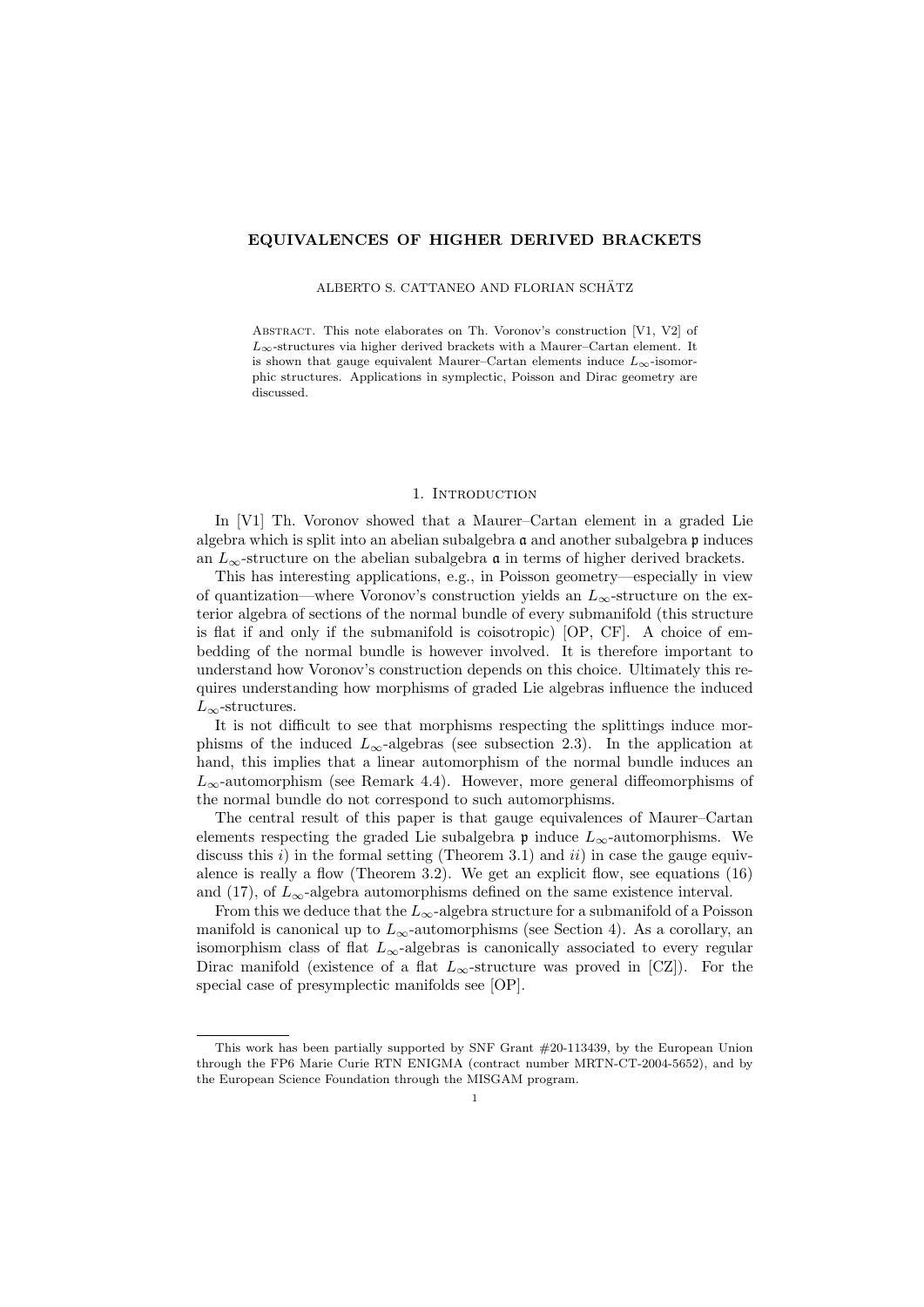In [V2] it is shown how to extend the original construction to Maurer–Cartan elements in the graded Lie algebra of derivations respecting the graded Lie subalgebra p. In the present paper we take into account both constructions [V1] and [V2].

Acknowledgement. We thank J. Stasheff and M. Zambon for useful discussions and comments.

#### 2. Higher derived bracket formalism

We review the higher derived bracket formalism introduced by Th. Voronov in [V1, V2] and explain the problem of finding 'induced automorphisms' in this setting.

2.1. Preliminaries. Let V be a Z-graded vector space over  $\mathbb R$  (or any other field of characteristic 0); i.e., V is a collection  ${V_i}_{i \in \mathbb{Z}}$  of vector spaces  $V_i$  over R. Homogeneous elements of V of degree  $i \in \mathbb{Z}$  are the elements of  $V_i$ . We denote the degree of a homogeneous element  $x \in V$  by |x|. When speaking of linear maps or morphisms, we assume throughout that grading is preserved.

The *n*th suspension functor  $[n]$  from the category of graded vector spaces to itself is defined as follows: given a graded vector space  $V, V[n]$  denotes the graded vector space given by the collection  $V[n]_i := V_{(n+i)}$ .

One can consider the tensor algebra  $T(V)$  associated to a graded vector space V which is a graded vector space with components

$$
T(V)_m := \bigoplus_{k \geq 0} \bigoplus_{j_1 + \dots + j_k = m} V_{j_1} \otimes \dots \otimes V_{j_k}.
$$

 $T(V)$  naturally carries the structure of a cofree coconnected coassociative coalgebra given by the deconcatenation coproduct:

$$
\Delta(x_1\otimes\cdots\otimes x_n):=\sum_{i=0}^n(x_1\otimes\cdots\otimes x_i)\otimes(x_{i+1}\otimes\cdots\otimes x_n).
$$

There are two natural representations of the symmetric group  $\Sigma_n$  on  $V^{\otimes n}$ : the even one which is defined by multiplication with the sign  $(-1)^{|a||b|}$  for the transposition interchanging  $a$  and  $b$  in  $V$  and the odd one by multiplication with the sign  $-(-1)^{|a||b|}$  respectively. These two actions naturally extend to  $T(V)$ . The fix point set of the first action on  $T(V)$  is denoted by  $S(V)$  and called the graded symmetric algebra of V while the fix point set of the latter action is denoted by  $\Lambda(V)$  and called the graded skew–symmetric algebra of  $V$ .  $S(V)$  inherits a coalgebra structure from  $T(V)$  which is cofree coconnected coassociative and cocommutative.

**Definition 2.1.** A differential graded Lie algebra  $(h, [\cdot, \cdot])$  is a graded vector space h equipped with a linear map  $[\cdot, \cdot] : \mathfrak{h} \otimes \mathfrak{h} \to \mathfrak{h}$  satisfying the following conditions:

• graded skew-symmetry:  $[x, y] = -(-1)^{|x||y|} [y, x],$ 

• graded Jacobi identity:  $[x, [y, z]] = [[x, y], z] + (-1)^{|x||y|}[y, [x, z]],$ 

for all  $x \in \mathfrak{h}_{|x|}$ ,  $y \in \mathfrak{h}_{|y|}$  homogeneous and  $z \in \mathfrak{h}$ .

Let  $V$  be a graded vector space together with a family of linear maps

$$
\{m^n\colon S^n(V)\to V[1]\}_{n\in\mathbb{N}}.
$$

Given such a family one defines the associated family of Jacobiators

$$
\{J^n\colon S^n(V)\to V[2]\}_{n\geq 1}
$$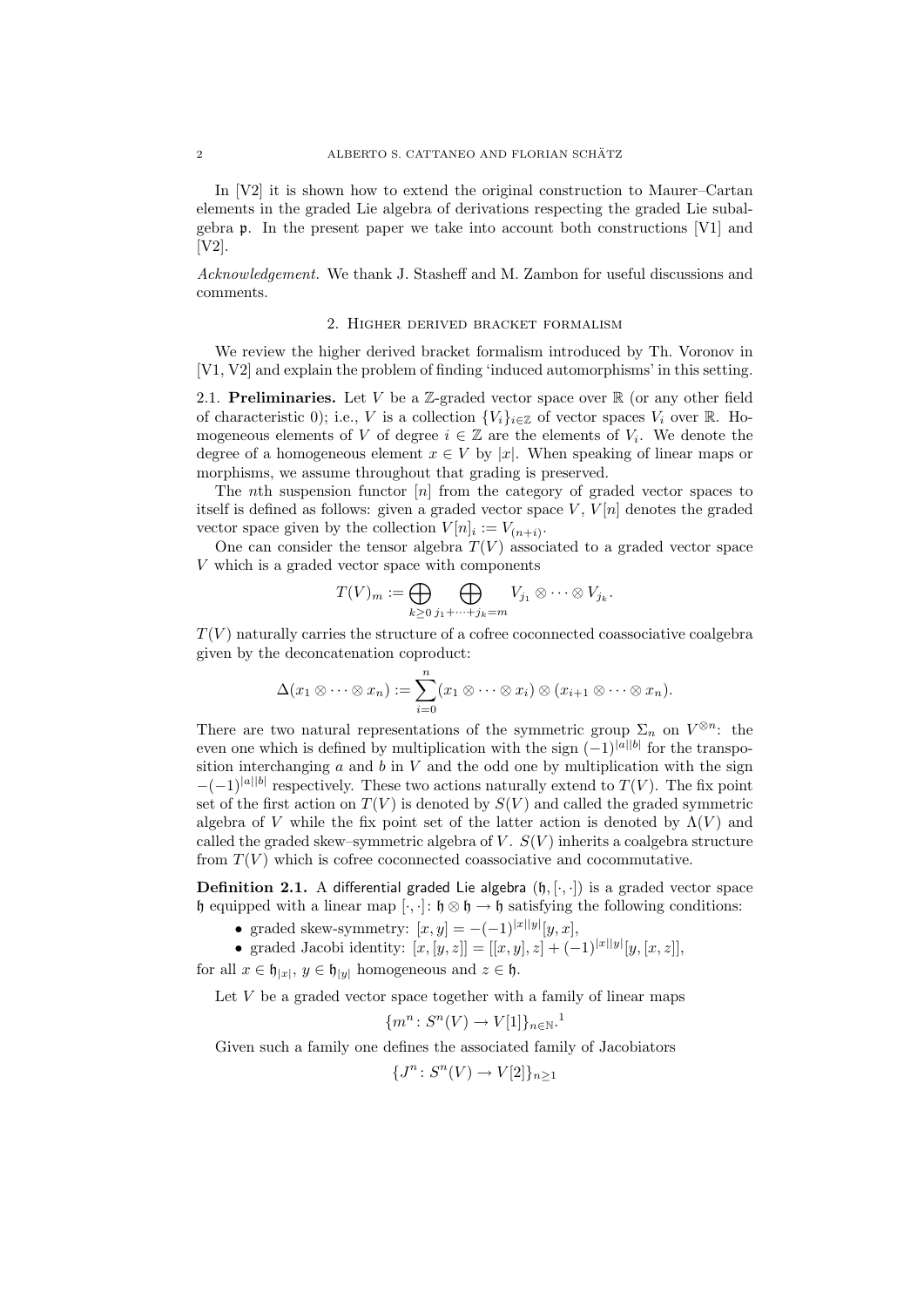$$
\qquad\hbox{by}\qquad
$$

(1) 
$$
J^{n}(x_{1} \cdots x_{n}) :=
$$
  
= 
$$
\sum_{r+s=n} \sum_{\sigma \in (r,s)-s} \text{sign}(\sigma) m^{s+1} (m^{r}(x_{\sigma(1)} \otimes \cdots \otimes x_{\sigma(r)}) \otimes x_{\sigma(r+1)} \otimes \cdots \otimes x_{\sigma(n)})
$$

where  $sign(\cdot)$  is the Koszul sign, i.e., the one induced from the natural representation of  $\Sigma_n$  on  $S^n(V)$ , and  $(r, s)$ -shuffles are permutations  $\sigma$  of  $(1, \ldots, r + s)$  such that  $\sigma(1) < \cdots < \sigma(r)$  and  $\sigma(r+1) < \cdots < \sigma(n)$ .

**Definition 2.2.** A family of maps  $(m^n: S^n(V) \to V[1])_{n \in \mathbb{N}}$  defines the structure of an  $L_{\infty}$ -algebra on the graded vector space V whenever the associated family of Jacobiators vanishes identically.

This definition is essentially the one given in [V1]. We remark that this definition deviates from the more traditional notion of  $L_{\infty}$ -algebras in two points. The early definitions used the graded skew–symmetric algebra over V instead of the graded symmetric algebra as part of the definition. The transition between these two settings uses the so called décalage-isomorphism

$$
\begin{array}{cccc}\n\text{dec}^n: & S^n(V) & \to & \Lambda^n(V[-1])[n] \\
& x_1 \cdots x_n & \mapsto & (-1)^{\sum_{i=1}^n (n-i)|x_i|} x_1 \wedge \cdots \wedge x_n.\n\end{array}
$$

More important is the fact that we also allow a 'map'  $m_0: \mathbb{R} \to V[1]$  as part of the structure given by an  $L_{\infty}$ -algebra. This piece can be interpreted as an element of  $V_1$ . In the traditional terminology  $m_0$  was excluded from the standard definition. Relying on a widespread terminology, we call structures with  $m_0 = 0$  'flat'. Observe that in a flat  $L_{\infty}$ -algebra  $m_1$  is a differential.

# 2.2. V-algebras and induced  $L_{\infty}$ -structures.

**Definition 2.3.** We call the triple  $(\mathfrak{h}, \mathfrak{a}, \Pi_{\mathfrak{a}})$  a V-algebra (V for Voronov) if  $(\mathfrak{h}, [\cdot, \cdot])$ is a graded Lie algebra,  $\alpha$  is an abelian subalgebra of  $\mathfrak{h}$  — i.e.  $\alpha$  is a graded vector subspace of h and  $[\mathfrak{a}, \mathfrak{a}] = 0$  — and  $\Pi_{\mathfrak{a}} : \mathfrak{h} \to \mathfrak{a}$  is a projection such that

(2) 
$$
\Pi_{\mathfrak{a}}[x,y] = \Pi_{\mathfrak{a}}[\Pi_{\mathfrak{a}}x,y] + \Pi_{\mathfrak{a}}[x,\Pi_{\mathfrak{a}}y]
$$

holds for every  $x, y \in \mathfrak{h}$ .

Instead of condition (2) one can require that h splits into  $\mathfrak{a} \oplus \mathfrak{p}$  as a vector space where  $\mathfrak p$  is also a graded Lie subalgebra of  $\mathfrak h$ . In terms of the projection,  $\mathfrak p$  is given by the kernel of  $\Pi_{\mathfrak{a}}$ .

A derivation E of degree n of a graded Lie algebra h is a linear map  $E: \mathfrak{h} \to \mathfrak{h}[n]$ that satisfies  $E[x,y] = [E(x), y] + (-1)^{n|x|}[x, E(y)]$  for all  $x \in \mathfrak{h}_{|x|}, y \in \mathfrak{h}$ . A derivation E is called inner if there is an element  $z \in \mathfrak{h}$  such that  $E = [z, \cdot]$ .

**Definition 2.4.** Let  $(\mathfrak{h}, \mathfrak{a}, \Pi_{\mathfrak{a}})$  be a V-algebra and E a derivation of  $\mathfrak{h}$  that can be written as a sum  $E = \hat{E} + \check{E}$  such that

- $\Pi_{\mathfrak{a}}\hat{E}\Pi_{\mathfrak{a}}=\Pi_{\mathfrak{a}}\hat{E}$  (in terms of  $\mathfrak{p}:=\text{Ker }\Pi_{\mathfrak{a}}$  this is equivalent to  $\hat{E}(\mathfrak{p})\subset \mathfrak{p}$ ),
- $E$  is an inner derivation.

Such a derivation  $E$  is called adapted. We will denote the graded Lie algebra of adapted derivations by  $Der(\mathfrak{h}, \mathfrak{a}, \Pi_{\mathfrak{a}})$ .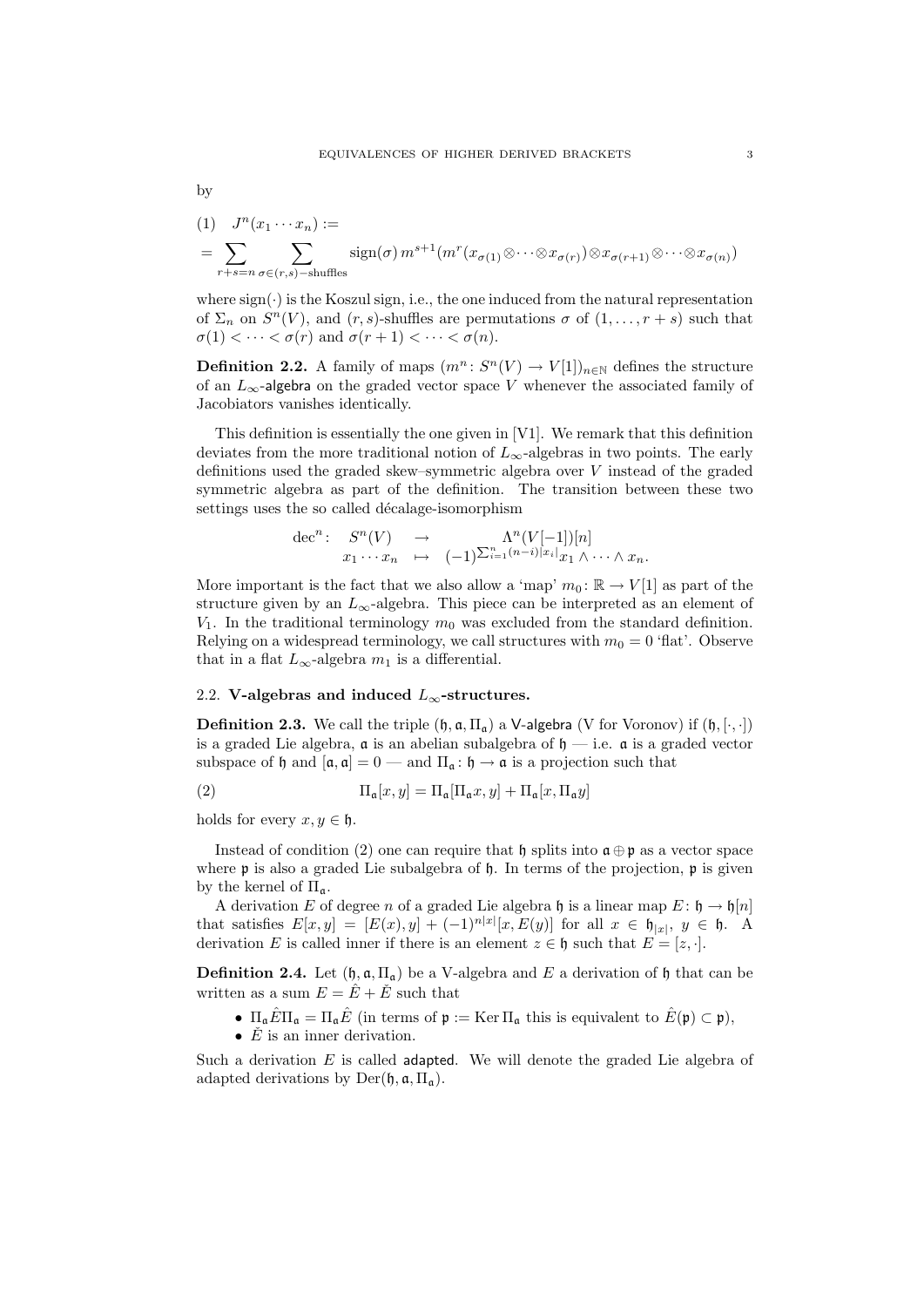With the help of an adapted derivation  $E = \hat{E} + [P, \cdot]$  of degree k one can define higher derived brackets on a:

(3) 
$$
D_E^n: \quad \mathfrak{a}^{\otimes n} \rightarrow \mathfrak{a}[k] x_1 \otimes \cdots \otimes x_n \mapsto \Pi_{\mathfrak{a}}[[\dots [E(x_1), x_2], \dots], x_n]
$$

for every  $n > 0$ . For  $n = 0$  we set  $D_E^0 := \Pi_{\mathfrak{a}} P$ . It is easy to check that all these maps are graded commutative if  $E$  is homogeneous and of odd degree; namely,

$$
D_E^n(x_1 \otimes \cdots \otimes x_i \otimes x_{i+1} \otimes \cdots \otimes x_n) =
$$
  
=  $(-1)^{|x_i||x_{i+1}|} D_E^n(x_1 \otimes \cdots \otimes x_{i+1} \otimes x_i \otimes \cdots \otimes x_n)$ 

for every  $1 \leq i \leq n-1$ .

Observe that one can rewrite E as  $E = (\hat{E} + [\Pi_p P, \cdot]) + [\Pi_a P, \cdot]$ , where  $\hat{E} + [\Pi_p P, \cdot]$ is also a derivation respecting p, and one obtains the same higher derived brackets. So we can always assume without loss of generality that  $E$  is the sum of a derivation respecting p and an inner derivation by some element of a.

We restrict the higher derived brackets constructed from an adapted derivation E to the symmetric algebra  $S(V)$  and obtain a family of maps  $\{D_E^n: S^n(\mathfrak{a}) \to$  $\mathfrak{a}[1]\}_{n\in\mathbb{N}}$ .

In [V1] it is proven that the Jacobiators of the higher derived brackets  $\{D_E^n\colon S^n(\mathfrak{a})\to$  $\mathfrak{a}[1]_{n\in\mathbb{N}}$  for  $E=[P,\cdot]$  purely inner and of odd degree are given by the higher derived brackets associated to the inner derivation associated to  $\frac{1}{2}[P, P]$ :

(4) 
$$
J_{[P,\cdot]}^n = D_{[\frac{1}{2}[P,P],\cdot]}^n.
$$

From (4) it follows that all Jacobiators vanish identically if we assume that  $[P, P] =$ 0 holds. Elements P of degree 1 that satisfy  $[P, P] = 0$  are called Maurer–Cartan elements of  $\mathfrak h$ . Observe that  $[\frac{1}{2}[P, P], \cdot] = [P, \cdot] \circ [P, \cdot]$ .

In [V2] the case where  $E$  is a derivation preserving  $\mathfrak p$  is considered and it is proved that for such E of odd degree

$$
(5) \t\t J_E^n = D_{E \circ E}^n
$$

holds. We remark that for an odd derivation  $E, E \circ E = \frac{1}{2}[E, E]$  is also a derivation (of even degree).

This immediately implies that the Jacobiators for any adapted derivation E of odd degree satisfies equation (5): We assume  $E = \hat{E} + [P, \cdot]$  for  $P \in \mathfrak{a}$ . One computes

$$
J_E^n = J_{\hat{E}}^n + D_{[\hat{E}(P), \cdot]}^n
$$

and using equation (5) for  $J_{\hat{E}}^n$  one obtains that equation (5) holds for all adapted derivations too. Hence we obtain the following theorem which is a slight variation of similar statements given in [V1] and [V2]:

**Theorem 2.5** (Voronov). Let  $(\mathfrak{h}, \mathfrak{a}, \Pi_{\mathfrak{a}})$  be a V-algebra and  $E = \hat{E} + [P, \cdot]$  a Maurer-Cartan element in Der( $\mathfrak{h}, \mathfrak{a}, \Pi_{\mathfrak{a}}$ ). Then the family of higher derived brackets associated to E,

$$
\{D_E^n\colon S^n(\mathfrak{a})\to \mathfrak{a}[1]\}_{n\in\mathbb{N}},
$$

equips **a** with the structure of an  $L_{\infty}$ -algebra in the sense of Definition 2.2.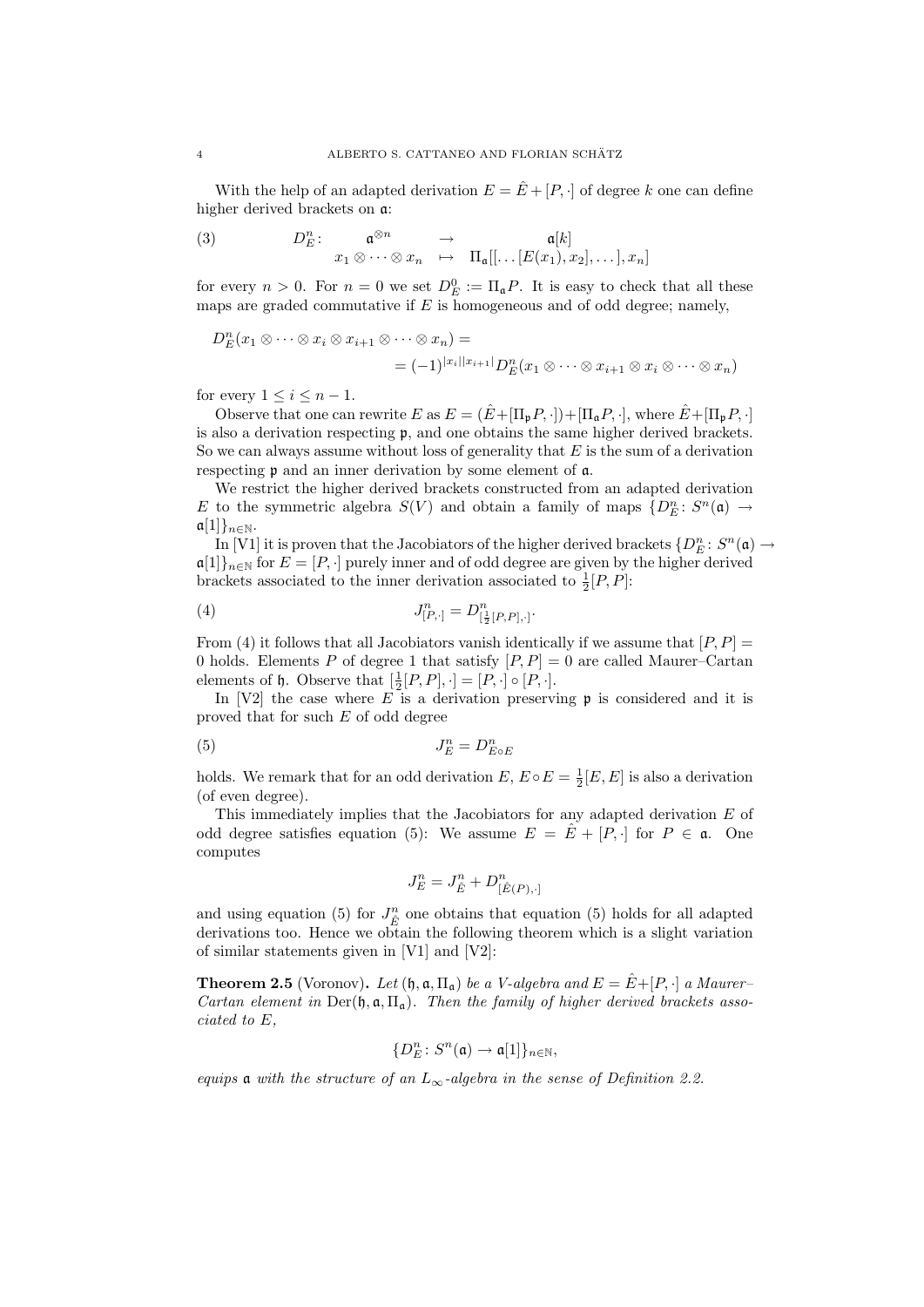We remark that the higher derived brackets depend not only on  $E$  as a derivation but also on the choice of an element for the inner derivation. Assume  $E = E + [P, \cdot]$ and  $E = \hat{E}' + [P', \cdot]$ . It is easy to check that  $\Delta P := \Pi_a(P' - P)$  is a central element of h. We consider the derived brackets for the two decompositions. They only differ in their 0-ary operations. The maps  $U^0 := \Delta P$  and  $U^1 := id_{\mathfrak{a}}$  define an isomorphism between these two  $L_{\infty}$ -algebras (we give the definition of the general notion of morphisms between  $L_{\infty}$ -algebras at the beginning of subsection 3.1). In the following we will always assume that the adapted derivation  $E$  comes along with a fixed element P such that  $E + [P, \cdot]$  is the decomposition of E.

**Example 2.6.** Let A be a graded commutative algebra and  $Der(A)$  its graded Lie algebra of derivations. Consider  $\mathfrak h$  equal to  $S_A(\mathrm{Der}(A)[-1])[1]$  or to its formal completion  $S_A(Der(A)[-1])[1]$ . As A itself is a Der(A)-module, the graded space  $\tilde{\mathfrak{h}} := A[1] \oplus \mathrm{Der}(A)$  inherits a graded Lie algebra structure. Since  $\tilde{\mathfrak{h}}[-1]$  generates h[-1] as a graded commutative algebra over A, one can extend the Lie bracket uniquely by requiring it to be a graded derivation; namely, one makes  $\mathfrak{h}[-1]$  into a Gerstenhaber algebra. Observe that  $(\mathfrak{h}, A, \Pi_A)$  is a V-algebra. Thus, a Maurer– Cartan element induces an  $L_{\infty}$ -structure on A with the additional property that the derived brackets are multiderivations. Such a structure was called  $P_{\infty}$  (P for Poisson) in [CF].

A very special example is when  $A = C^{\infty}(M)$  for a smooth manifold M. In this case,  $\mathfrak{h} = \mathcal{V}(M) := \Gamma(M, \Lambda TM)$  and the Lie bracket on  $\mathfrak{h}$  is the Schouten–Nijenhuis bracket of multivector fields. A Maurer–Cartan element is in this case the same as a Poisson bivector field, and the induced  $P_{\infty}$ -structure is just an ordinary Poisson structure. More general  $P_{\infty}$ -structures are obtained for M a graded manifold.

2.3. Morphisms. Suppose now one is given an automorphism  $\Phi$  of the graded Lie algebra h, i.e., a bijective map  $\Phi: \mathfrak{h} \to \mathfrak{h}$  that is is degree-preserving and satisfies  $\Phi([x,y]) = [\Phi(x), \Phi(y)]$  for all  $x, y \in \mathfrak{h}$ . If E is a derivation of odd degree, so is  $\tilde{E} := \Phi \circ E \circ \Phi^{-1}$ . Suppose  $(\mathfrak{h}, \mathfrak{a}, \Pi_{\mathfrak{a}})$  is a V-algebra. One obtains two families of maps  ${D_E^n}$ <sub>n∈N</sub> and  ${D_{\tilde{E}}^n}$ <sub>n∈N</sub> that define  $L_{\infty}$ -algebra structures on **a**. The question arises under which circumstances these two  $L_{\infty}$ -structures are related.

The answer is straightforward as long as the automorphism Φ respects the splitting. More generally, let  $\Phi: (\mathfrak{h}_1, \mathfrak{a}_1, \Pi_{\mathfrak{a}_1}) \to (\mathfrak{h}_2, \mathfrak{a}_2, \Pi_{\mathfrak{a}_2})$  be a morphism of V-algebras, that is, a morphism of graded Lie algebras  $\mathfrak{h}_1 \to \mathfrak{h}_2$  satisfying  $\Pi_{\mathfrak{a}_2} \circ \Phi = \Phi \circ \Pi_{\mathfrak{a}_1}$ . Equivalently,  $\Phi(\mathfrak{a}_1) \subset \mathfrak{a}_2$  and  $\Phi(\mathfrak{p}_1) \subset \mathfrak{p}_2$ , with  $\mathfrak{p}_i = \text{Ker } \Pi_{\mathfrak{a}_i}$ . We say that  $E_i = \hat{E}_i + [P_i, \cdot] \in \text{Der}(\mathfrak{h}_i, \mathfrak{a}_i, \Pi_{\mathfrak{a}_i}), i = 1, 2$ , are  $\Phi$ -related if  $E_2 \circ \Phi = \Phi \circ E_1$ and  $P_2 - \Phi(P_1) \in \text{Ker } \Pi_{\mathfrak{a}_2}$ . Then

(6) 
$$
D_{E_2}^n(\Phi(x_1)\otimes\cdots\otimes\Phi(x_n))=\Phi\circ D_{E_1}^n(x_1\otimes\cdots\otimes x_n).
$$

Thus, if  $E_1$  and  $E_2$  are Maurer–Cartan elements,  $\Phi$  defines a linear morphism of  $L_{\infty}$ -algebras  $\mathfrak{a}_1 \to \mathfrak{a}_2$ .

For  $E_1 = [P_1, \cdot]$  an inner derivation, one may define  $E_2 = [P_2, \cdot]$  with  $P_2 = \Phi(P_1)$ . Observe that  $E_1$  and  $E_2$  are  $\Phi$ -related and that  $E_2$  is Maurer–Cartan if  $E_1$  is so.

However the requirement on  $\Phi$  to respect the splittings is far too restrictive in general. In the next Section we will show that the conditions under which a family of automorphisms of h induce isomorphisms of the corresponding  $L_{\infty}$ -algebras on a are much weaker.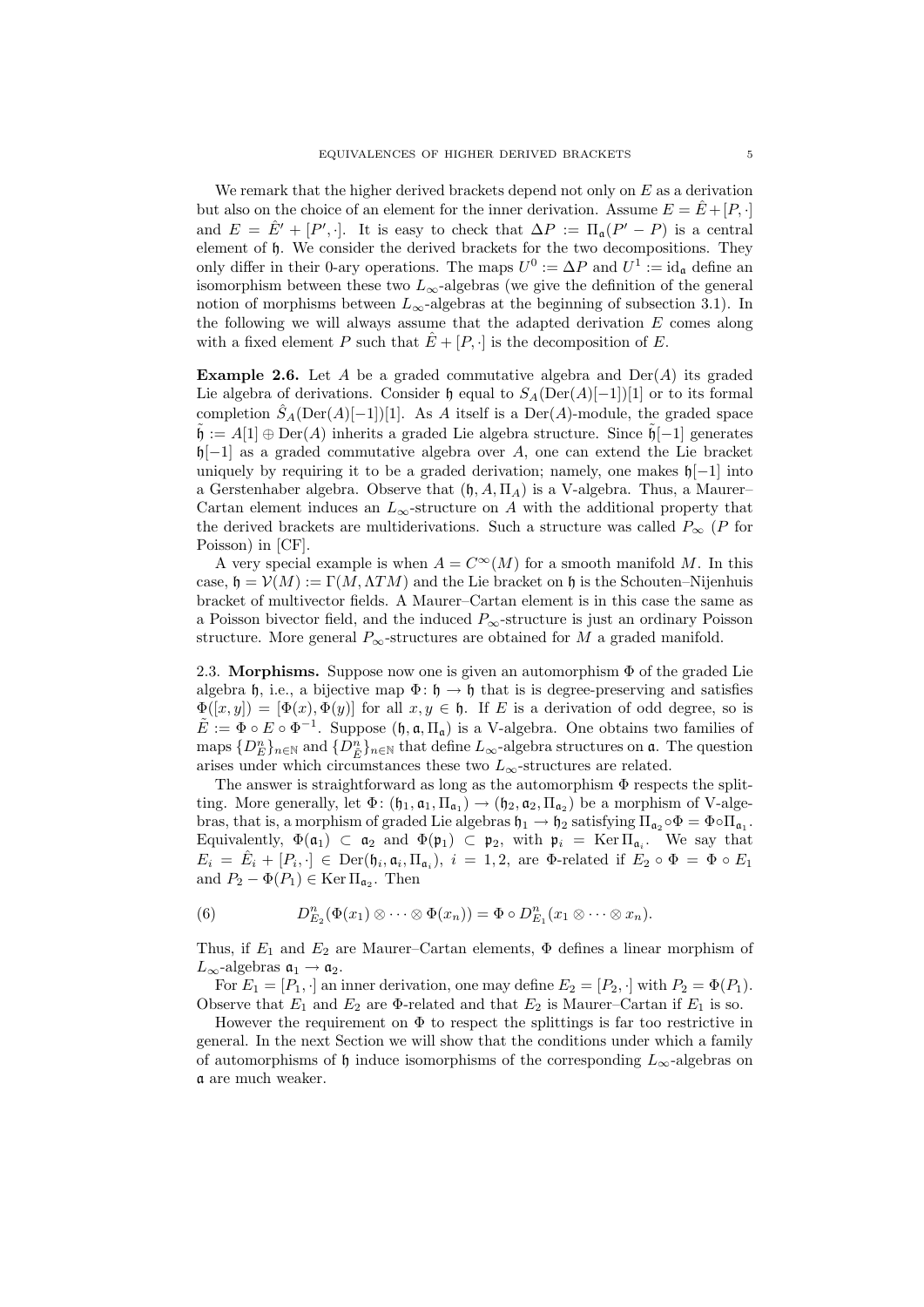Example 2.7. The V-algebras described in Example 2.6 for A concentrated in degree  $0$  (e.g., A the algebra of functions of a smooth manifold) have the additional property that the splittings respect the degrees (namely, the abelian subalgebra and the kernel of the projection are concentrated in degree  $0$  and in positive degree, respectively). So every graded Lie algebra morphism between such V-algebras is automatically a V-morphism.

**Example 2.8.** Let  $A_1$  and  $A_2$  be graded commutative algebras and  $\phi: A_1 \rightarrow A_2$ an isomorphism. One can extend  $\phi$  to an isomorphism of graded Lie algebras  $\Phi: \tilde{\mathfrak{h}}_1 := A_1[1] \oplus \mathrm{Der}(A_1) \to \tilde{\mathfrak{h}}_2 := A_2[1] \oplus \mathrm{Der}(A_2)$  by  $\Phi(a) = \phi(a)$  for  $a \in A_1$ and  $\Phi(X) = \phi \circ X \circ \phi^{-1}$  for  $X \in \text{Der}(A_1)$ . This can be uniquely extended to an isomorphism  $\tilde{\Phi}$ :  $\mathfrak{h}_1[-1] \rightarrow \mathfrak{h}_2[-1]$  of graded commutative algebras, which is also an isomorphism of V-algebras  $(\mathfrak{h}_1, A_1) \rightarrow (\mathfrak{h}_2, A_2)$  (with the canonical projections  $\mathfrak{h}_1 \to A_1$  and  $\mathfrak{h}_2 \to A_2$  respectively). If we have  $\tilde{\Phi}$ -related Maurer–Cartan elements, then  $\phi$  is an isomorphism of  $P_{\infty}$ -algebras.

For example,  $\phi$  may be the pushforward of a diffeomorphism between smooth manifolds or more generally between graded manifolds.

#### 3. Induced automorphisms

Let  $(\mathfrak{h}, \mathfrak{a}, \Pi_{\mathfrak{a}})$  be a V-algebra and  $E = \hat{E} + [P, \cdot]$  a Maurer–Cartan element in  $Der(\mathfrak{h}, \mathfrak{a}, \Pi_{\mathfrak{a}})$ . We denote  $\text{Ker }\Pi_{\mathfrak{a}}$  by  $\mathfrak{p}$  throughout.

The space of Maurer–Cartan elements is invariant under the adjoint action of the Lie algebra  $Der_{0}(\mathfrak{h}, \mathfrak{a}, \Pi_{\mathfrak{a}})$ . Such an action is called infinitesimal gauge transformation. The aim of this Section is to show that integrated gauge transformations preserving **p** induce  $L_{\infty}$ -automorphisms. We do this in the formal and in the analytical setting.

In the formal setting we introduce a formal parameter  $t$  and consider the V-algebra  $(\mathfrak{h}[[t]], \mathfrak{a}[[t]], \Pi_{\mathfrak{a}[[t]]})$  where we use the obvious  $\mathbb{R}[[t]]$ -linear extensions of all structure maps. Suppose  $m_t$  is a derivation of  $\mathfrak{h}[[t]]$  of degree 0. This derivation can uniquely be integrated to an automorphism  $\phi_t$  of  $\mathfrak{h}[[t]]$ .

In the analytical setting the situation is instead as follows: Suppose  $m_t$  is a family of degree 0 derivations of h for  $t \in I$  where  $I \subset \mathbb{R}$  is a compact interval (without loss of generality we will assume that  $I = [0, 1]$ ). We assume that there is a flow  $\phi_t$  that integrates  $m_t$  for all  $t \in I$ .

In both the formal and the analytical setting the flow equation reads

(7) 
$$
\frac{\mathrm{d}}{\mathrm{d}t}\phi_t(z) = m_t \circ \phi_t(z),
$$

$$
\phi_0 = \mathrm{id},
$$

with the difference that in the formal setting it has to hold for all  $z \in \mathfrak{h}[[t]]$  while in the analytical setting it has to hold for all  $z \in \mathfrak{h}$  and all  $t \in I$ .

We will further assume that

(8) 
$$
\Pi_{\mathfrak{a}[[t]]} m_t \Pi_{\mathfrak{a}[[t]]} = \Pi_{\mathfrak{a}[[t]]} m_t
$$

in the formal setting, and

(9) 
$$
\Pi_{\mathfrak{a}} m_t \Pi_{\mathfrak{a}} = \Pi_{\mathfrak{a}} m_t, \qquad \forall t \in I,
$$

in the analytical setting.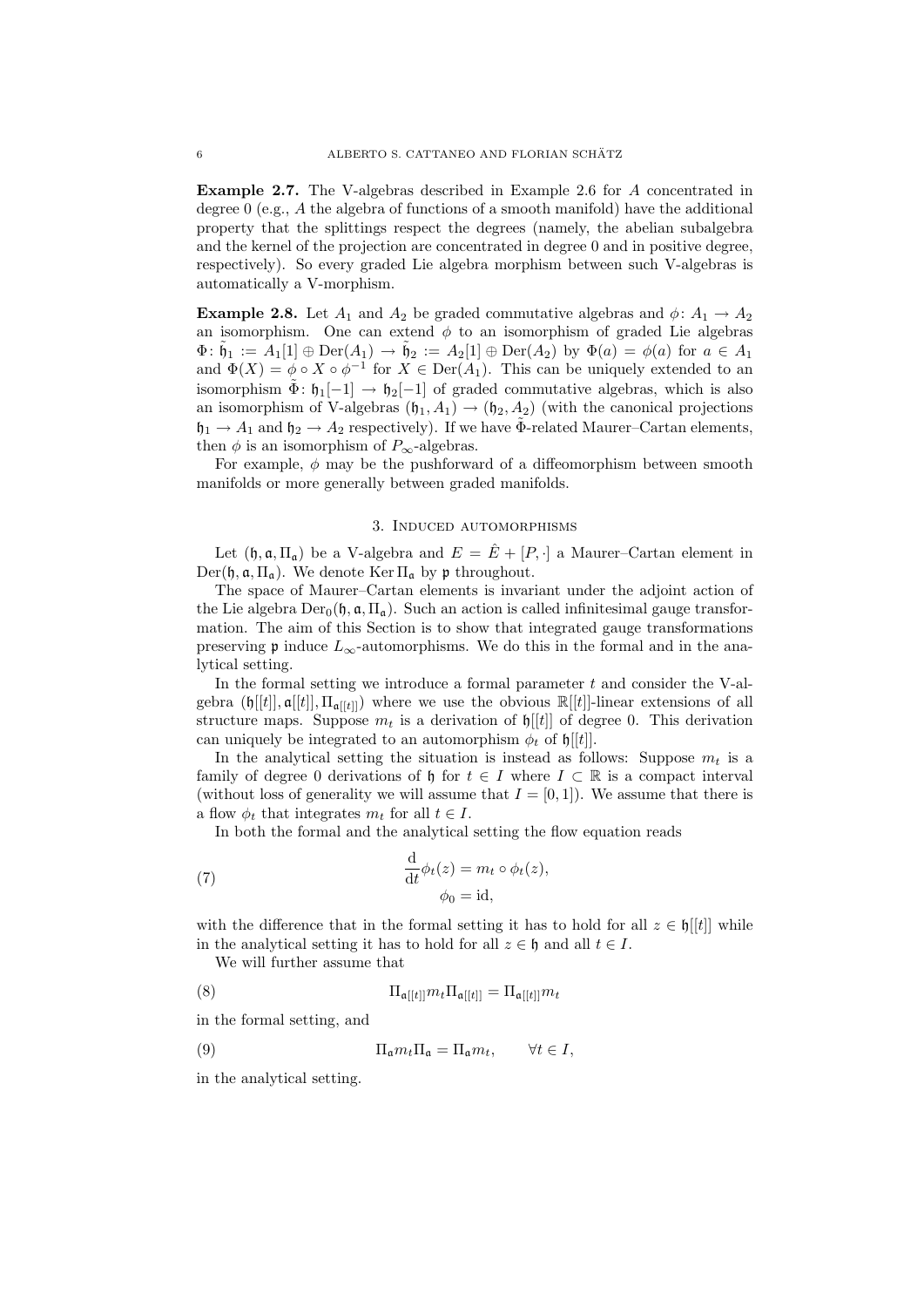In the formal setting, it follows that the automorphism  $\phi_t$  satisfies  $\Pi_{\mathfrak{a}[[t]]} \circ \phi_t \circ$  $\Pi_{\mathfrak{a}[[t]]} = \Pi_{\mathfrak{a}[[t]]} \circ \phi_t$ , while in the analytical setting the equation

$$
\Pi_{\mathfrak{a}} \circ \phi_t \circ \Pi_{\mathfrak{a}} = \Pi_{\mathfrak{a}} \circ \phi_t, \qquad \forall t \in I,
$$

is satisfied under the additional assumption that the only solution to the Cauchy problem

(10) 
$$
\frac{\mathrm{d}}{\mathrm{d}t} \lambda_t = \Pi_{\mathfrak{a}} m_t \lambda_t, \lambda_0 = 0,
$$

is  $\lambda_t = 0$  for all  $t \in I$ . Equivalently, the condition on  $\phi_t$  may be written as

(11) 
$$
\phi_t(\mathfrak{p}[[\mathfrak{t}]]) = \mathfrak{p}[[\mathfrak{t}]]
$$

and

(12) 
$$
\phi_t(\mathfrak{p}) = \mathfrak{p}, \qquad \forall t \in I,
$$

respectively.

Finally, in the formal setting, we define  $E_t := \phi_t \circ E \circ \phi_t^{-1}$  and consider the associated higher derived brackets  $\{D_{E_t}^n\}_{n\in\mathbb{N}}$ . Since  $\phi_t$  satisfies (11),  $E_t$  is an adapted derivation with  $E_t \circ E_t = 0$ . Hence we have two  $L_{\infty}$ -algebra structures on  $\mathfrak{a}[[t]]$ : one is the tautological extension of  $\{D_E^n : S^n(\mathfrak{a}) \to \mathfrak{a}[1]\}_{n \in \mathbb{N}}$ , which we denote by  $\mathfrak{a}[[t]]_0$ , while the other one is the one associated to  $\{D_{E_t}^n\}_{n\in\mathbb{N}}$ , which we denote by  $\mathfrak{a}[[t]]_t$ . In the analytical setting we consider the one-parameter family of Maurer–Cartan elements  $E_t := \phi_t \circ E \circ \phi_t^{-1}$  and the associated family of higher derived brackets  $\{D_{E_t}^n\}_{n\in\mathbb{N}}$ . We denote the space  $\mathfrak a$  equipped with the  $L_\infty$ -algebra structure defined by the family of maps  $\{D_{E_t}^n\}_{n\in\mathbb{N}}$  by  $\mathfrak{a}_t$ .

The aim of this Section is to show that, in the formal setting or under the condition of uniqueness of solutions to (10) in the analytical setting, these  $L_{\infty}$ -algebra structures are naturally  $L_{\infty}$ -isomorphic. Namely:

**Theorem 3.1.** Let  $(\mathfrak{h}, \mathfrak{a}, \Pi_{\mathfrak{a}})$  be a V-algebra and E a Maurer–Cartan element in Der(h, a,  $\Pi_a$ ). Let  $\phi_t$  be the automorphism of h[[t]] generated by a derivation  $m_t$ of  $\mathfrak{h}[[t]]$  of degree 0 which satisfies (8). Then the  $L_{\infty}$ -algebras  $\mathfrak{a}[[t]]_{0}$  and  $\mathfrak{a}[[t]]_{t}$  are naturally  $L_{\infty}$ -isomorphic.

**Theorem 3.2.** Let  $(\mathfrak{h}, \mathfrak{a}, \Pi_{\mathfrak{a}})$  be a V-algebra and E a Maurer–Cartan element in  $Der(\mathfrak{h}, \mathfrak{a}, \Pi_{\mathfrak{a}})$ . Assume that  $\phi_t$  is a family of automorphisms of  $\mathfrak{h}$  generated by a oneparameter family of degree 0 derivations  $m_t$  satisfying condition (9) and suppose that equation (10) has a unique solution. Then the  $L_{\infty}$ -algebras  $\{\mathfrak{a}_t\}_{t\in I}$  are all naturally  $L_{\infty}$ -isomorphic.

The rest of this Section is devoted to the proof of the two Theorems. We also get an explicit formula, see (16) and (17), for the  $L_{\infty}$ -automorphism. Each component of this automorphism is a polynomial in  $\phi_t$ . So the formula makes sense for every endomorphism of h. It is tempting to conjecture that for every graded Lie algebra automorphism respecting  $\mathfrak{p}$ , it defines an  $L_{\infty}$ -automorphism (or even an  $L_{\infty}$ -morphism for every graded Lie algebra endomorphism and a pair of related Maurer–Cartan elements).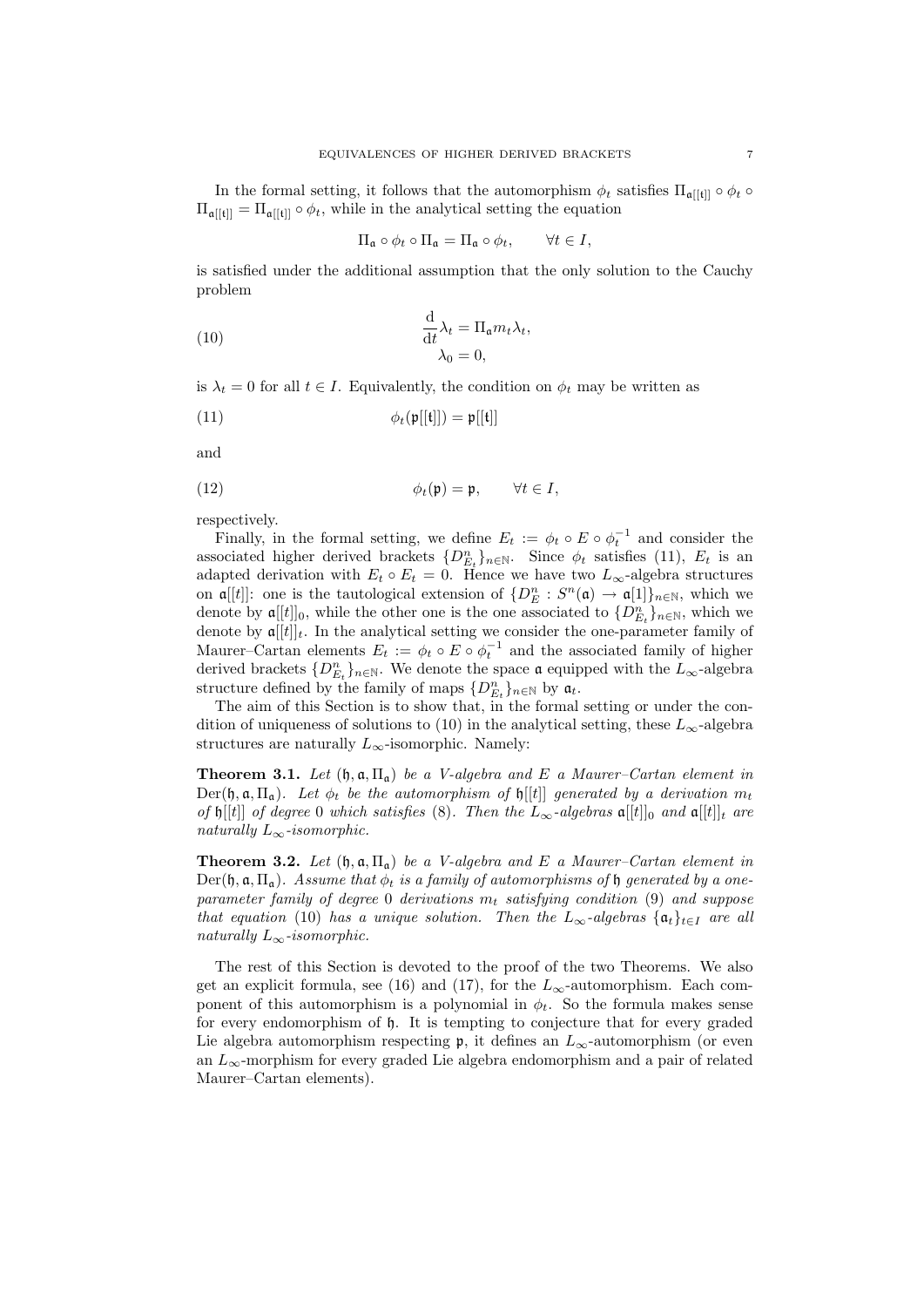3.1. Infinitesimal considerations. We briefly review a description of  $L_{\infty}$ -algebras, equivalent to the one given in Definition 2.2, which goes back to Stasheff [St]. We remarked before that the graded commutative algebra  $S(V)$  associated to a graded vector space  $V$  is a cofree coconnected cocommutative coassociative coalgebra with respect to the coproduct  $\Delta$  inherited from  $T(V)$ . A linear map  $Q: S(V) \to S(V)$  that satisfies  $\Delta \circ Q = (Q \otimes id + id \otimes Q) \circ \Delta$  is called a coderivation of  $S(V)$ . By cofreeness of the coproduct  $\Delta$  it follows that every linear map from  $S(V)$  to V can be extended to a coderivation of  $S(V)$  and that every coderivation Q is uniquely determined by pr  $\circ Q$  where pr:  $S(V) \to V$  is the natural projection. So there is a one-to-one correspondence between families of linear maps  ${m^n: S^n(V) \to V[1]}_{n \in \mathbb{N}}$  and coderivations of  $S(V)$  of degree 1. Moreover, the graded commutator equips  $Hom(S(V), S(V))$  with the structure of a graded Lie algebra and this Lie bracket restricts to the subspace of coderivations of  $S(V)$ . Odd coderivations Q that satisfy  $[Q, Q] = 0$  are in one-to-one correspondence with families of maps whose associated Jacobiators (see formula (1)) vanish identically. Consequently, Maurer–Cartan elements of the space of coderivations of  $S(V)$  correspond exactly to  $L_{\infty}$ -algebra structures on V. Since  $Q \circ Q = \frac{1}{2}[Q, Q] = 0$ , Maurer–Cartan elements of the space of coderivations are exactly the codifferentials of  $S(V)$ .

We remark that the approach to  $L_{\infty}$ -algebras outlined above makes the notion of  $L_{\infty}$ -morphisms especially transparent: these are just coalgebra morphisms that are chain maps between the graded symmetric algebras equipped with the codifferentials that define the  $L_{\infty}$ -algebra structures.

In particular, we can interpret the  $L_{\infty}$ -algebra structure on  $\mathfrak{a}[[t]]$  as a codifferential  $Q(t)$  of  $S(\mathfrak{a}[[t]])$ . In the analytical setting, we interpret the one-parameter family of  $L_{\infty}$ -algebras  $\{a_t\}_{t\in I}$  as a one-parameter family of codifferentials  $Q(t)$  of  $S(\mathfrak{a})$ .

Next we consider the family of maps  $\{D_{m_t}^n\}_{n\in\mathbb{N}}$  defined using the formulae for the higher derived brackets given in (3). As explained before, we can interpret this family of maps as a coderivation of the coalgebra  $S(\mathfrak{a}[[t]])$  in the formal setting and as a one-parameter family of coderivations of the coalgebra  $S(\mathfrak{a})$  in the analytical setting. We denote this coderivation (or family of coderivations respectively) by  $M(t)$ .

**Lemma 3.3.**  $M(t)$  satisfies the ordinary differential equation

(13) 
$$
\frac{\mathrm{d}}{\mathrm{d}t}Q(t) = M(t) \circ Q(t) - Q(t) \circ M(t).
$$

*Proof.* The formula for  $Q(t)$  as a coderivation is

$$
Q(t)(x_1 \otimes \cdots \otimes x_n) =
$$
  
= 
$$
\sum_{r+s=n} \sum_{\sigma \in (r,s)-\text{shuffles}} \text{sign}(\sigma) D_{E_t}^r(x_{\sigma(1)} \otimes \cdots \otimes x_{\sigma(r)}) \otimes x_{\sigma(r+1)} \otimes \cdots \otimes x_{\sigma(n)}.
$$

As a consequence of (7) we obtain

$$
\frac{\mathrm{d}}{\mathrm{d}t}Q(t)(x_1 \otimes \cdots \otimes x_n) =
$$
\n
$$
= \sum_{r+s=n} \sum_{\sigma \in (r,s)-\text{shuffles}} \text{sign}(\sigma)D^r_{[m_t, E_t]}(x_{\sigma(1)} \otimes \cdots \otimes x_{\sigma(r)}) \otimes x_{\sigma(r+1)} \otimes \cdots \otimes x_{\sigma(n)}.
$$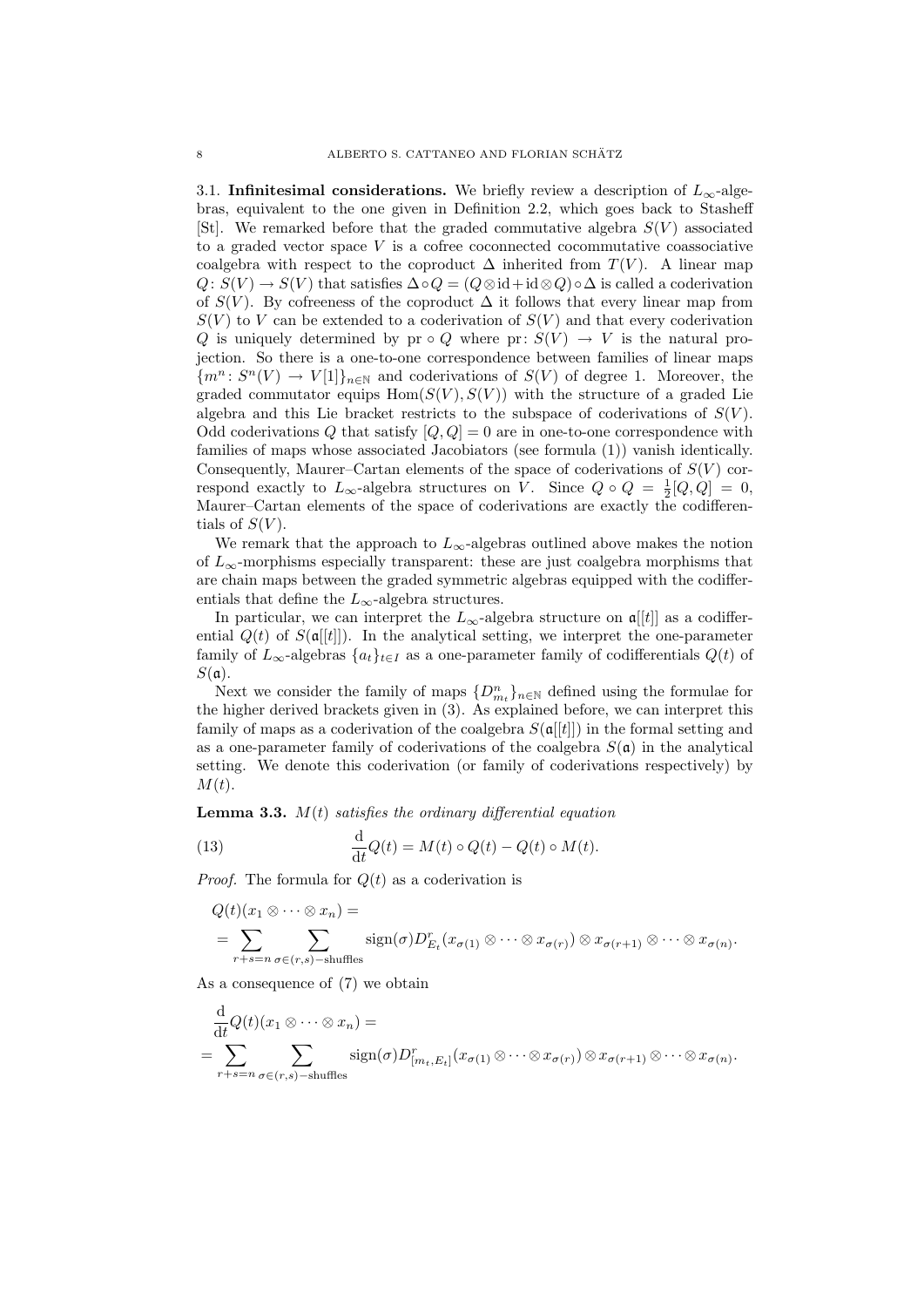It is now convenient to introduce an auxiliary parameter  $\tau$  of degree 1 and to consider the  $\mathbb{R}[\tau]/\tau^2$ -modules  $\mathfrak{h}[[t]][\tau]/\tau^2$  and  $\mathfrak{h}[\tau]/\tau^2$ . We extend the graded Lie bracket linearly by the rule  $[\tau x, y] = \tau [x, y]$ . From Voronov's result (4) it follows that

$$
J_{E_t + \tau m_t}^n = D_{(E_t + \tau m_t) \circ (E_t + \tau m_t)} = D_{\tau[m_t, E_t]} = \tau D_{[m_t, E_t]}.
$$

Therefore the family of maps  $\{(\frac{\partial}{\partial \tau}|_{\tau=0} J_{E_t+\tau m_t}^n)\}_{n\in\mathbb{N}}$  corresponds to the coderivation  $\dot{Q}(t)$ . We claim that  $M(t) \circ Q(t) - Q(t) \circ M(t)$  also corresponds to

$$
\{(\frac{\partial}{\partial \tau}|_{\tau=0} J^n_{E_t+\tau m_t})\}_{n\in\mathbb{N}},
$$

which proves the Lemma. To verify the claim it suffices to use the definition (1) of the Jacobiators,

$$
(J_{E_t+\tau m_t}^n)(x_1 \otimes \cdots \otimes x_n) =
$$
  
= 
$$
\sum_{r+s=n} \sum_{\sigma \in (r,s)-s} \operatorname{sign}(\sigma) D_{E_t+\tau m_t}^{s+1} (D_{E_t+\tau m_t}^r(x_{\sigma(1)} \otimes \cdots \otimes x_{\sigma(r)}) \otimes x_{\sigma(r+1)} \otimes \cdots \otimes x_{\sigma(n)}),
$$

and to compute

$$
\begin{split}\n&\left(\frac{\partial}{\partial \tau}\right)_{\tau=0} J_{E_t+\tau m_t}^n(x_1 \otimes \cdots \otimes x_n) = \\
&= \sum_{r+s=n} \sum_{\sigma \in (r,s)-\text{shuffles}} \text{sign}(\sigma) D_{m_t}^{s+1}(D_{E_t}^r(x_{\sigma(1)} \otimes \cdots \otimes x_{\sigma(r)}) \otimes x_{\sigma(r+1)} \otimes \cdots \otimes x_{\sigma(n)}) + \\
&\left(-\sum_{r+s=n} \sum_{\sigma \in (r,s)-\text{shuffles}} \text{sign}(\sigma) D_{E_t}^{s+1}(D_{m_t}^r(x_{\sigma(1)} \otimes \cdots \otimes x_{\sigma(r)}) \otimes x_{\sigma(r+1)} \otimes \cdots \otimes x_{\sigma(n)}).\n\end{split}
$$

It is straightforward to see that the first term corresponds to  $M(t) \circ Q(t)$  whereas the second term corresponds to  $-Q(t) \circ M(t)$ .

3.2. Integration to automorphisms. We now consider the flow of  $M(t)$ , namely, the solution to

(14) 
$$
\frac{d}{dt}U(t) = M(t) \circ U(t),
$$

$$
U(0) = id.
$$

This is equivalent to the following family of equations on the family of maps  ${U<sup>n</sup>(t)}<sub>n\in\mathbb{N}</sub>$  corresponding to  $U(t)$ :

$$
(15) \quad \frac{\mathrm{d}}{\mathrm{d}t}U^n(t)(x_1 \otimes \cdots \otimes x_n) = \sum_{\sigma \in \Sigma_n} \text{sign}(\sigma) \sum_{k \ge 0} \sum_{l_1 + \cdots + l_k = n} \frac{1}{k! l_1! \cdots l_k!}
$$

$$
D_{m_t}^k \left( U^{l_1}(t)(x_{\sigma(1)} \otimes \cdots \otimes x_{\sigma(l_1)}) \otimes \cdots \otimes U^{l_k}(t)(x_{\sigma(l_1 + \cdots + l_{(k-1)}+1)} \otimes \cdots \otimes x_{\sigma(n)}) \right)
$$

together with the initial conditions  $U^1(0) = id$  and  $U^n(0) = 0$  for  $n \neq 1$ .

Proposition 3.4. The Cauchy problem (14) has a unique solution. The solution has the property  $U^0 \equiv 0$ .

*Proof.* That there exists a unique solution for  $U(t)$  in the formal setting is seen as follows: first we assume that we already found (unique) expressions for  $U^m(t)$ ,  $m < n$ . We want to construct  $U<sup>n</sup>(t)$ . We expand it with respect to the formal parameter t:  $U^n(t) := \sum_{r \geq 0} U_r^n t^r$ . Condition  $U(0) = \text{id}$  determines the term  $U_0^n$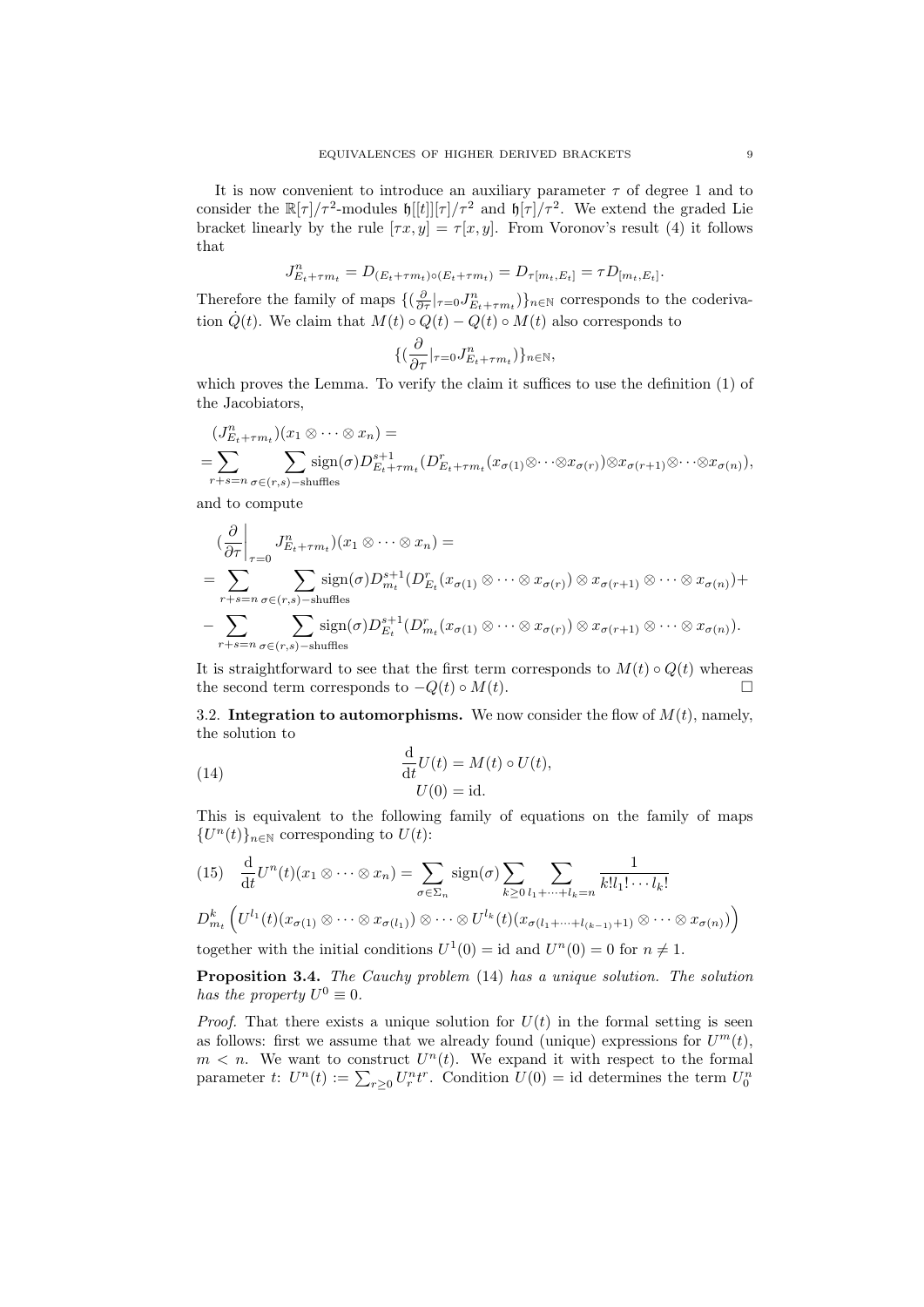(it is 0 for  $n \neq 0$  and id<sub>a</sub> for  $n = 1$ ). Next suppose we know  $U_v^n$  for all  $v < w$ . If we expand equation  $(15)$  with respect to the formal parameter t and consider the term of order  $t^{(w-1)}$  we obtain an explicit expression for  $U_w^n$  in terms of  $U^m$  for  $m < n$ and  $U_v^n$  for  $v < w$ . So  $U_w^n$  is uniquely determined by these factors. Hence we can find uniquely determined  $U_w^n$  for all  $w \geq 0$  successively and consequently construct  $U<sup>n</sup>$ . We remark that assumption (8) implies  $U<sup>0</sup>(t) = 0$ . This completes the proof in the formal setting.

In the analytical setting we first assume that we have found a family of automorphisms  $U(t)$ :  $S(\mathfrak{a}) \to S(\mathfrak{a})$  integrating the one-parameter family of coderivations  $M(t)$ , i.e., solving equation (14) for  $t \in I$ . As before, equation (14) is equivalent to the family of equations (15) for all  $n \geq 0, x_1, \ldots, x_n \in \mathfrak{a}$  and  $t \in I$ . Moreover  $U(t) = id$  is equivalent to  $U^1(0) = id_{\mathfrak{a}}$  and  $U^n(0) = 0$  for  $n > 1$ . By assumption (9) we can consistently set  $U^0(t) = 0$ .

Using uniqueness of solutions of (10) one deduces that a solution to (14) with  $U^0(t) = 0$  is unique, too: Suppose we have two solutions satisfying (14) given by the family of maps  $\{U^n(t)\}_{n\geq 1}$  and  $\{\tilde{U}^n(t)\}_{n\geq 1}$ . We consider  $\delta U^n(t) := U^n(t) - \tilde{U}^n(t)$ . It follows that  $\delta U^1(t)$  satisfies (10), hence  $U^1(t) = \tilde{U}^1(t)$ . Now assume we know that  $U^k(t) = \tilde{U}^k(t)$  for all  $k < n$ . Equation (15) implies that  $\delta U^n(t)$  satisfies (10) too, so  $U^n(t) = \tilde{U}^n(t)$ . By induction if follows that the two solutions coincide. It remains to prove that such a family of automorphisms  $U(t)$  exists for all  $t \in I$  under the condition (9). We inductively define a family of maps

$$
\{U^n(t)\colon S^n(\mathfrak{a})\to\mathfrak{a}\}_{n\geq 1}
$$

that corresponds to an automorphism of  $S(a)$  that satisfies (14). (From now on we will suppress the t dependence of the maps  $U^n(t)$  and simply write  $U^n$  instead.) We start with the map

(16) 
$$
U^{1}(x_{1}) := \Pi_{\mathfrak{a}} \phi_{t}(x_{1}).
$$

For general  $n \geq 1$  we define

(17) 
$$
U^{n}(x_{1} \otimes \cdots \otimes x_{n}) := \sum_{\sigma \in \Sigma_{n}} \text{sign}(\sigma) \sum_{k \geq 0} \sum_{\mu_{1} + \cdots + \mu_{k} = n-1} \frac{1}{nk! \mu_{1}! \cdots \mu_{k}!}
$$

$$
\Pi_{\mathfrak{a}}[[\cdots[\phi_{t}(x_{\sigma(1)}), U^{\mu_{1}}(x_{\sigma(2)} \otimes \cdots \otimes x_{\sigma(\mu_{1}+1)})], \cdots],
$$

$$
U^{\mu_{k}}(x_{\sigma(\mu_{1} + \cdots + \mu_{(k-1)}+2)} \otimes \cdots \otimes x_{\sigma(n)})]
$$

By this formula and the definition of  $U^1$ ,  $U^n$  is defined for all  $n \geq 1$ .

**Lemma 3.5.** The family of maps  $\{U^n: S^n(\mathfrak{a}) \to \mathfrak{a}\}_{n \geq 1}$  defined by (16) and (17) satisfies equation (15) for all  $n \geq 1$ ,  $x_1, \ldots, x_n \in \mathfrak{a}$  and  $t \in I$ .

The proof is in the Appendix. That  $U(0) = id_{S(\mathfrak{a})}$  can be seen easily: First observe that  $U^1 = id_{\mathfrak{a}}$  for  $t = 0$ . Moreover, all  $U^n$  for  $n > 1$  vanish at  $t = 0$  since each term contains the Lie bracket between two elements of  $a$  which is an abelian Lie subalgebra.

Using equation (13) one easily deduces that  $Z(t) := Q(t) \circ U(t) - U(t) \circ Q(0)$ satisfies

(18) 
$$
\frac{\mathrm{d}}{\mathrm{d}t}Z(t) = M(t) \circ Z(t),
$$

$$
Z(0) = 0.
$$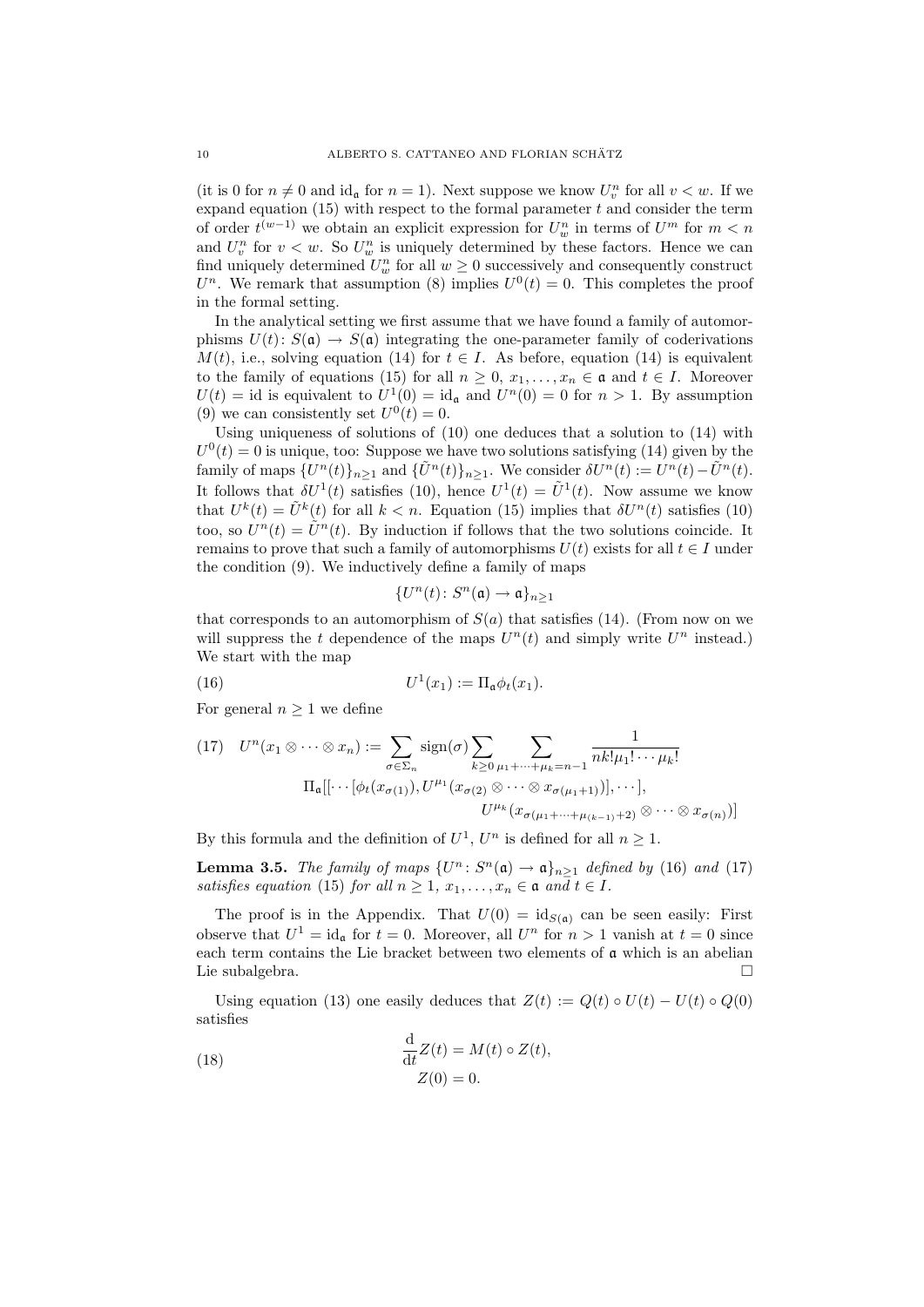In the formal setting one immediately proves that  $Z(t) = 0$  is the unique solution to (18) (under assumption (8)). In the analytical setting one first computes  $Z^0 =$  $\Pi_{\mathfrak{a}} \phi_t P - \Pi_{\mathfrak{a}} \phi_t \Pi_{\mathfrak{a}} P$  (recall that our Maurer–Cartan element is  $E = \hat{E} + [P, \cdot]$ ) which vanishes because of (12). Now one can apply the same arguments as in the proof of uniqueness for  $U(t)$  and one obtains that  $Z(t) = 0$ .

By definition of  $Z(t)$ ,  $Z(t) = 0$  is equivalent to

$$
(19) \qquad \qquad Q(t) \circ U(t) = U(t) \circ Q(0)
$$

which means that  $U(t)$  defines an  $L_{\infty}$ -isomorphism. This completes the proof of Theorems 3.1 and 3.2.

## 4. Applications

We describe an application of Theorem 3.2 in the framework of Poisson geometry. Out of it applications in symplectic and Dirac geometry follow.

Let M be a smooth finite-dimensional manifold. As noticed by Oh and Park in  $[OP]$ , if M is a Poisson manifold, the space of sections of the exterior algebra of the normal bundle of a submanifold of a certain class (namely, a coisotropic submanifold) carries the structure of a flat  $L_{\infty}$ -algebra. The same structure was found in [CF] as the semi-classical limit of a certain topological quantum field theory called the Poisson Sigma model. The  $L_{\infty}$ -algebra structure was derived not only for coisotropic submanifolds but for every submanifold of M (coisotropic submanifolds are special in so far as they are exactly those whose associated  $L_{\infty}$ -algebras are flat). We now brifely recall the construction in [CF], which makes use of graded manifolds and Voronov's higher derived brackets.

4.1. Submanifolds and V-algebras. Given a smooth manifold  $M$ , the space of multivector fields  $\mathcal{V}(M)[1] := \Gamma(M, \Lambda TM)[1]$  carries the structure of a graded Lie algebra where the graded Lie bracket is given by the Schouten–Nijenhuis bracket which we denote by  $[\cdot, \cdot]$ ; see Example 2.6.

Let  $S$  be a submanifold. Its normal bundle  $NS$  is by definition the quotient of the restriction  $T_S M$  of TM to S by TS. Set  $\mathfrak{a} := \Gamma(S, \Lambda NS)$ . By restricting a multivector field to  $S$  and then projecting it to its normal components, we get a projection  $\Pi_{M;\mathfrak{a}}: \mathcal{V}(M)[1] \to \mathfrak{a}.$ 

Denote the vanishing ideal of S by  $I(S) := \{f \in C^{\infty}(M)|f|_{C} = 0\}$ . The inclusions  $i_{nm}: I^m(S) \hookrightarrow I^n(S)$  for  $m \geq n$  equip the collection  $\mathcal{V}(M)/I^n(S)\mathcal{V}(M)$ with the structure of a projective system and we define the Gerstenhaber algebra of multivector fields on a formal neighbourhood of  $S$  in  $M$  by

$$
\mathcal{V}(M,S):=\lim\limits_{\longleftarrow}\mathcal{V}(M)/I^n(S)\mathcal{V}(M).
$$

The space  $\mathfrak{h}_{M,S} := \mathcal{V}(M, S)[1]$  inherits both the structure of a graded Lie algebra and a projection  $\Pi_{M,S;\mathfrak{a}}$  onto **a**. As we will shortly see, it also has the structure of a V-algebra though not in a canonical way.

Thus, a Maurer–Cartan element of  $\mathfrak{h}_{M,S}$  induces an  $L_{\infty}$ -structure on  $\mathfrak{a}$ . Observe that the class  $[\pi]$  in  $\mathfrak{h}_{M,S}$  of a bivector field  $\pi$  on M is a Maurer–Cartan element if and only if the restrictions to S of  $[\pi, \pi]$  and all its derivatives vanish. In this case, we say that  $\pi$  is Poisson in a formal neighborhood of S. Moreover,  $\Pi_{M,S;\mathfrak{a}}[\pi]$ vanishes if and only if  $\pi_x(\alpha, \beta) = 0 \,\forall x \in S, \forall \alpha, \beta \in N_x^*S$ . In this case S is called a coisotropic submanifold.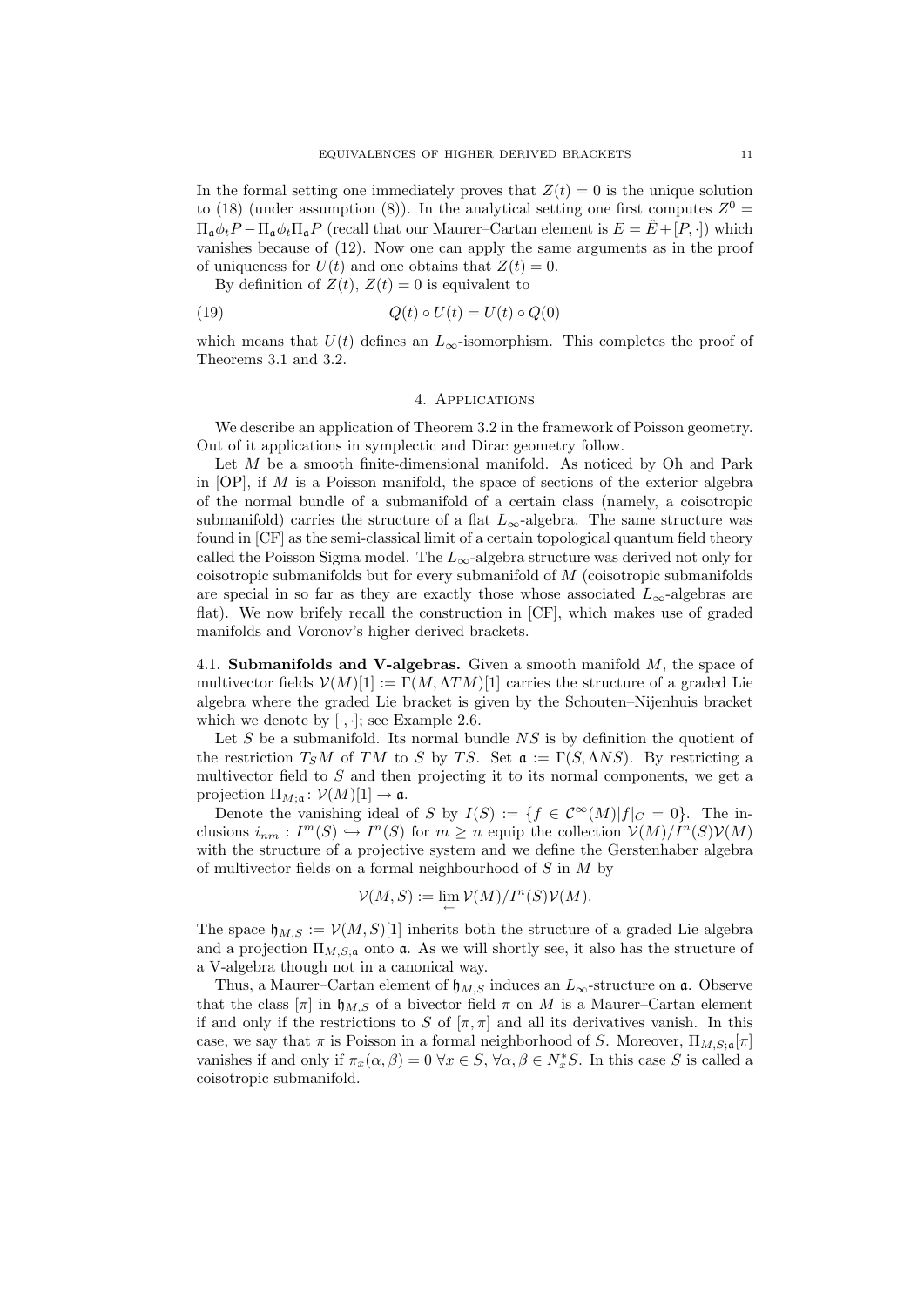We now explain how to induce a V-structure on  $\mathfrak{h}_{M,S}$  using a choice of embedding  $\sigma: NS \hookrightarrow M$  with  $\sigma|_S = id_S$ . Regard  $\mathfrak a$  as a graded commutative algebra and set  $\mathfrak{h} := \hat{S}_{\mathfrak{a}}(\text{Der}(\mathfrak{a})[-1])[1]$  with the V-algebra structure of Example 2.6. We now claim that h is isomorphic, though noncanonically, to  $h_{MS}$ . To do this, we observe that  $\alpha$  is the algebra of functions on the graded manifold  $N^*[1]S$ . So  $\mathfrak{h}[-1]$  is the formally completed Gerstenhaber algebra of multivector fields on  $N^*[1]S$ . By the Legendre mapping theorem [R], this is canonically isomorphic to the formally completed Gerstenhaber algebra of multivector fields on the graded manifold  $N[0]S$ which is the same as the Gerstenhaber algebra  $\mathcal{V}(NS, S)[1]$  of multivector fields on a formal neighbourhood of S in NS. Finally, the choice of embedding  $\sigma$  yields an isomorphism between  $V(NS, S)$  and  $V(M, S)$ , and so an isomorphism  $\hat{\sigma} : \mathfrak{h} \to \mathfrak{h}_{M,S}$ .

Two different choices of embeddings yield an automorphism of the graded Lie algebra h. We will see in the next subsection that the assumption of Theorem 3.2 are respected, so the effect of a change of embedding may be understood easily now.

Remark 4.1. A simpler construction, avoiding graded manifolds, is that of [C]. It starts with the observation that an embedding  $\sigma$  yields a section  $\tilde{\sigma}$ :  $\mathfrak{a} \to \mathfrak{h}_{M,S}$  with the property that  $\tilde{\sigma}(\mathfrak{a})$  is an abelian subalgebra. Let  $\mathfrak{p} := \text{Ker } \Pi_{M,S;\mathfrak{a}}$  and  $\iota_{\mathfrak{p}}$  its inclusion map into  $\mathfrak{h}_{M,S}$ . We then have the isomorphism  $\tilde{\sigma} \oplus \iota_{\mathfrak{p}}: \mathfrak{a} \oplus \mathfrak{p} \to \mathfrak{h}_{M,S}$ . This induces a V-algebra structure on  $\mathfrak{a} \oplus \mathfrak{p}$ . Notice however that the Lie bracket on  $\mathfrak{a} \oplus \mathfrak{p}$  depends on the choice of embedding. Hence this simpler construction, while perfectly fine for inducing  $L_{\infty}$ -structures on  $\mathfrak{a}$ , is not suitable for the application of Theorem 3.2 and so for discussing the effect of a change of embedding.

Remark 4.2. As already remarked, the induced  $L_{\infty}$ -structure is flat if and only if S is a coisotropic submanifold. In this case, one can show [OP, CF, C] that the unary operation does not depend on the choice of embedding and is the Lie algebroid differential associated to the conormal bundle of S as a Lie subalgebroid of the cotangent bundle of M.

4.2. Uniqueness of the induced  $L_{\infty}$ -structure. It is well-known from differential topology (see  $\vert H \vert$  for instance) that any two tubular neighborhoods of S in M are isotopic. For our purposes this can be expressed as follows: For any two embeddings  $\sigma_0$  and  $\sigma_1$  of NS into M, there is a family  $V_t$ ,  $t \in I = [0, 1]$ , of open neighborhoods of S in M, a family of diffeomorphisms  $\psi_t: V_0 \to V_t$  and a family of embeddings  $\sigma_t \colon NS \to M$ , such that  $\psi_0 = id_{V_0}, \psi_t|_S = id_S$ , and  $\psi_t \circ \sigma_t = \sigma_0$  in an open neighborhood of S. The pushforward  $\psi_{t*}$  of multivector fields defines an automorphism of  $\mathfrak{h}_{M,S}$  which we denote by  $\hat{\psi}_t$ . Denoting by  $\hat{\sigma}_t$  the isomorphism  $\mathfrak{h} \to \mathfrak{h}_{M,S}$  induced by  $\sigma_t$ , we then get  $\hat{\psi}_t \circ \hat{\sigma}_t = \hat{\sigma}_0$ . Let  $\phi_t := \hat{\sigma}_t^{-1} \circ \hat{\sigma}_0 = \hat{\sigma}_0^{-1} \circ \hat{\psi}_t \circ \hat{\sigma}_0$ . Let  $Z_t := \frac{d}{dt} \psi_t$  as a vector field in an open neighborhood of S and  $\hat{Z}_t$  its class in  $\mathfrak{h}_{M,S}$ . Then equation (7) is satisfied with  $m_t = [\hat{\sigma}_0^{-1}(\hat{Z}_t), \cdot]$ . Observe that  $Z_t|_S$  is tangent to S. Using the explicit formula for the Legendre mapping, it is easy to verify that this implies condition (9). Finally, uniqueness of solutions of equation (10) follows from the uniqueness of flows generated by vector fields on graded manifolds (in view of the canonical isomorphism between  $\mathfrak h$  and  $\mathcal V(NS, S)$ ) this is in this case just the uniqueness of flows generated by vector fields on  $NS$ ). So all assumptions of Theorem 3.2 hold and one concludes:

**Theorem 4.3.** The  $L_{\infty}$ -algebra structures constructed on a with the help of two different embeddings of NS into M as tubular neighborhoods of S are  $L_{\infty}$ -isomorphic.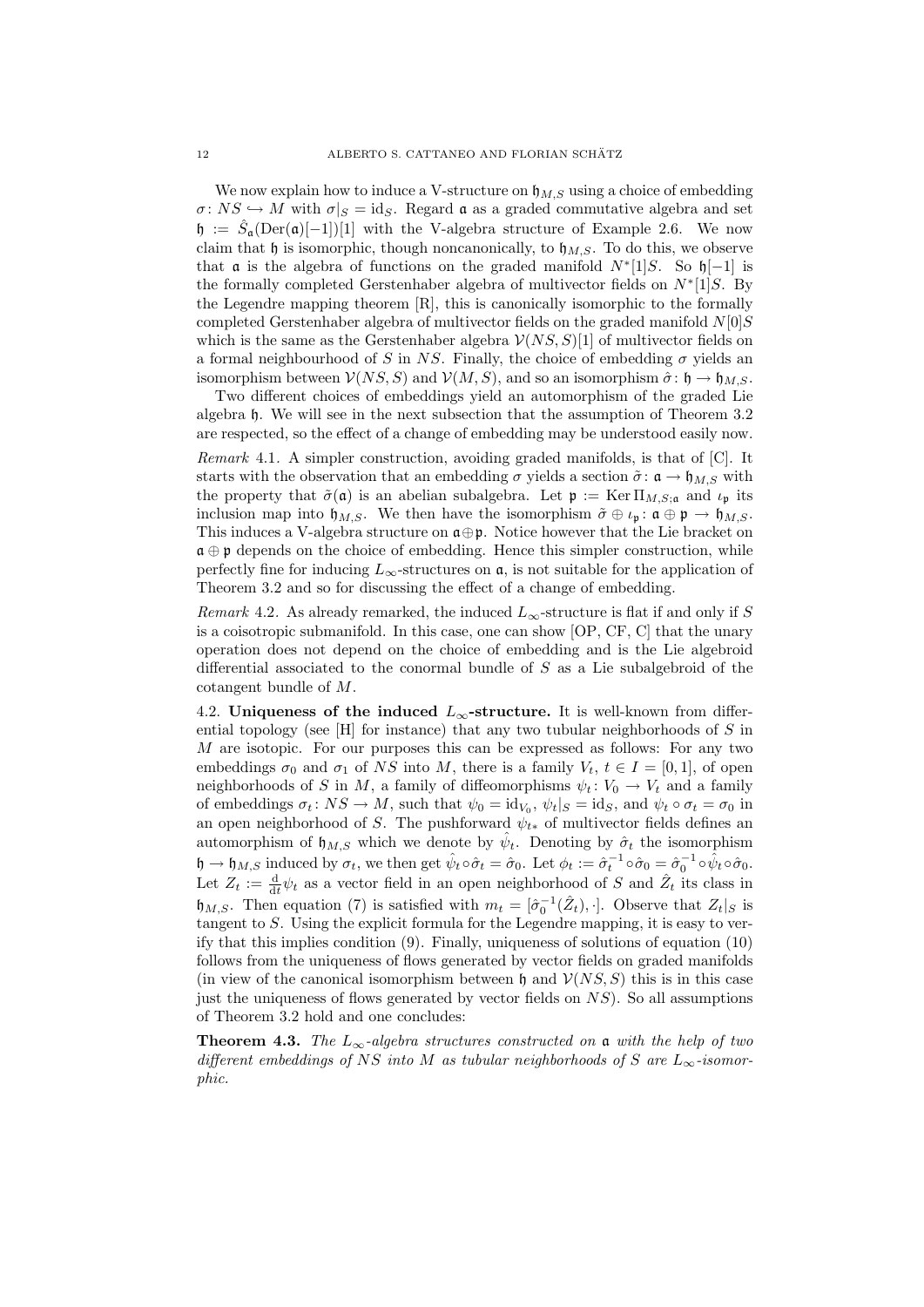Remark 4.4. In case one changes the tubular neighbourhood by acting on NS via a vector bundle automorphism, there is a simpler proof by applying the construction in Example 2.8: in fact the vector bundle automorphism induces an automorphism of  $\mathfrak{a} := \Gamma(S, \Lambda NS)$ , and the natural extension to an automorphism of  $\mathfrak{h} := \hat{S}_{\mathfrak{a}}(\mathrm{Der}(\mathfrak{a})[-1])[1]$  also relates the two associated Maurer–Cartan elements. Consequently the induced  $L_{\infty}$ -algebras are  $L_{\infty}$ -isomorphic, and the  $L_{\infty}$ -isomorphism is linear.

Theorem 4.3 immediately implies the following

Corollary 4.5. Let  $(M_1, \pi_1)$  and  $(M_2, \pi_2)$  be two Poisson manifolds and  $S_1$ ,  $S_2$ submanifolds of  $M_1$  and  $M_2$  respectively. Assume  $\psi \colon M_1 \to M_2$  is a Poisson diffeomorphism that maps  $S_1$  to  $S_2$ . Then the isomorphism classes of the two  $L_{\infty}$ -algebras associated to  $S_1$  and  $S_2$  coincide.

*Proof.* Fix an embedding of  $NS_1$  into  $M_1$ . The diffeomorphism  $\psi$  induces a bundle isomorphism between  $NS_1$  and  $NS_2$  and using this identification we obtain an embedding of  $NS_2$  into  $M_2$ . Hence  $\psi$  allows us to idenfity the two V-algebras associated to  $S_1$  and  $S_2$ . Moreover, the Maurer–Cartan elements associated to  $\pi_1$  and to  $\pi_2$  also get idetified via  $\psi$ . So the two induced  $L_{\infty}$ -algebras are  $L_{\infty}$ -isomorphic. By Theorem 4.3 other choices of embeddings of  $NS_1$  and  $NS_2$  into  $M_1$  and  $M_2$ , respectively, will not affect the isomorphism classes of the two  $L_{\infty}$ -algebras.  $\square$ 

4.3. Presymplectic manifolds. Let S be a finite-dimensional smooth manifold. A two-form  $\omega$  on S may be regarded as a bundle map  $\omega^{\sharp}$ :  $TS \to T^*S$  by  $\omega_x^{\sharp}(v)$  :=  $\omega_x(v, \cdot)$ . If  $\omega$  is closed and  $\omega^{\sharp}$  has constant rank, S is called a presymplectic manifold. If the rank is maximal (i.e.,  $\omega^{\sharp}$  is bijective), then S is called a symplectic manifold. A symplectic manifold is also a Poisson manifold with Poisson bivector field obtained by inverting the symplectic two-form. A coisotropic submanifold in a symplectic manifold gets the structure of a presymplectic submanifold by restricting the symplectic form.

Let  $(S, \omega)$  be a presymplectic manifold. Then  $\mathcal{F}_{\omega} := \text{Ker} \omega^{\sharp}$  is an integrable distribution. Thus, the de Rham differential descends to the quotient

$$
\Omega_{\mathcal{F}_{\omega}} := \Omega(S) / \{ \alpha \in \Omega(S) : \iota_X \alpha = 0 \ \forall X \in \Gamma(S, \mathcal{F}_{\omega}) \}
$$

called the foliated de Rham complex. Also observe that  $\Omega_{\mathcal{F}_{\omega}} = \Gamma(S, \Lambda \mathcal{F}_{\omega}^*)$ .

**Corollary 4.6** (Oh–Park). The foliated de Rham complex  $\Omega_{\mathcal{F}_{\omega}}$  of a presymplectic manifold  $(S, \omega)$  carries a flat  $L_{\infty}$ -structure, unique up to  $L_{\infty}$ -automorphisms, with first operation the de Rham differential.

See [OP] for a different proof.

*Proof.* By a theorem of Gotay [G], every presymplectic manifold  $(S, \omega)$  may be embedded into some symplectic manifold  $(M, \Omega)$  as a coisotropic submanifold with  $\omega = \iota^* \Omega$ , where  $\iota: S \to M$  is the embedding. Moreover,  $\Omega^{\sharp}$  establishes an isomorphism of  $\mathcal{F}_{\omega}$  with  $N^*S$ . So the construction in the first part of this Section yields the desired flat  $L_{\infty}$ -structure.

Gotay also proves that this coisotropic embedding is unique up to neighborhood equivalence: namely, for every two coisotropic embeddings of  $S$ , there exist symplectomorphic neighborhoods of S. Applying Corollary 4.5, we get uniqueness.  $\Box$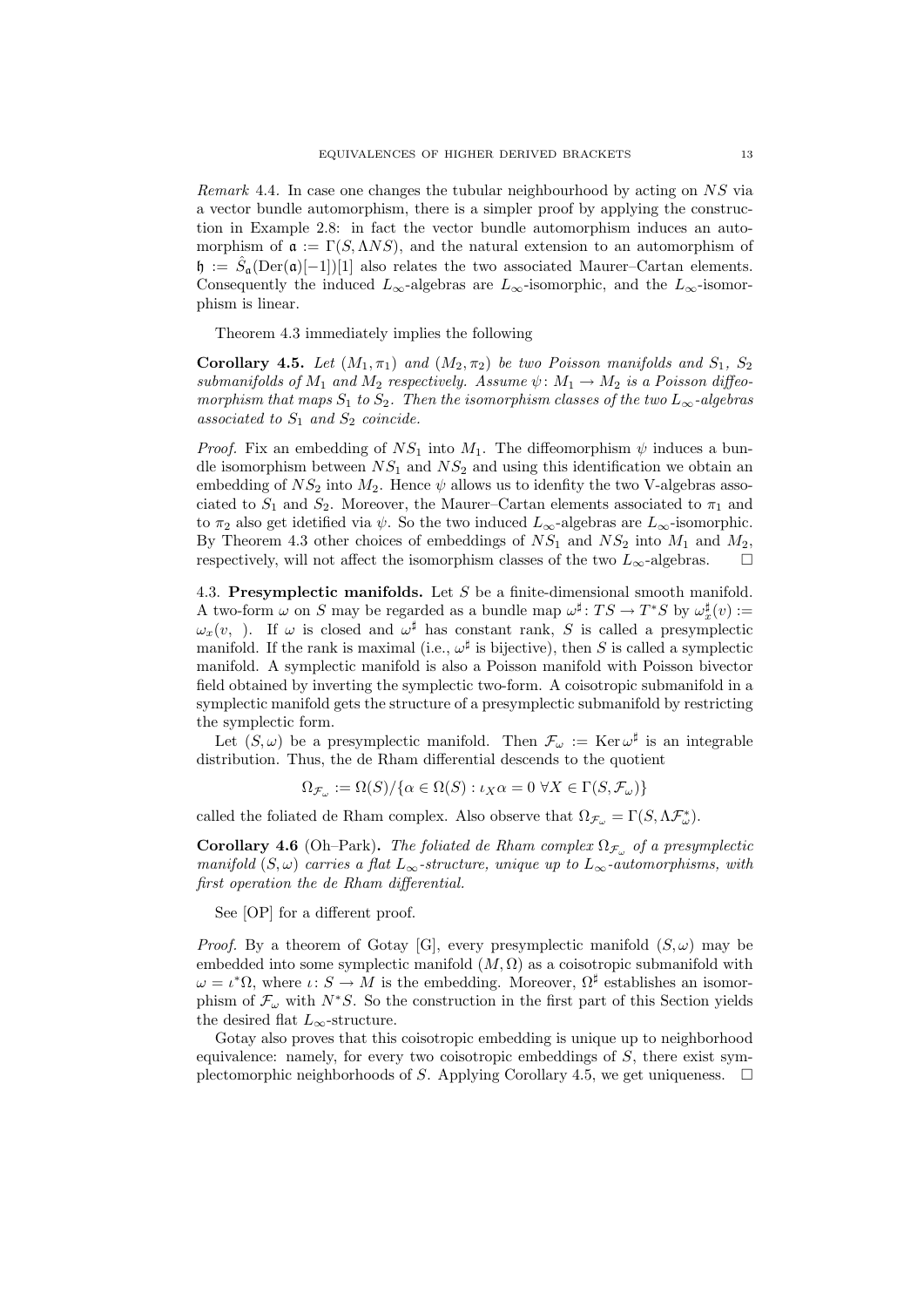4.4. Regular Dirac structures. Let S be a smooth manifold. Sections of  $TS \oplus$  $T^*S$  may be endowed with the Courant bracket [Cour]

$$
[X_1 \oplus \xi_1, X_2 \oplus \xi_2] = [X_1, X_2] \oplus (L_{X_1} \xi_2 - i_{X_2} d\xi_1)
$$

and with the symmetric nondegenerate pairing  $\langle X_1 \oplus \xi_1, X_2 \oplus \xi_2 \rangle = i_{X_1} \xi_2 + i_{X_2} \xi_1$ . A subbundle L of  $TS \oplus T^*S$  is called a Dirac structure if it is maximally isotropic with respect to the pairing and sections of L are closed under the Courant bracket. Examples of Dirac structures are graphs of Poisson bivector fields.

A Dirac structure  $(S, L)$  is called regular if  $\mathcal{F}_L := L \cap TS$  has constant rank. Examples of regular Dirac structures are graphs of presymplectic forms. Coisotropic submanifolds with regular characteristic distribution get an induced regular Dirac structure. Since  $\mathcal{F}_L$  is an integrable distribution, one can define the foliated de Rham complex  $\Omega_{\mathcal{F}_L}$ . We then have the following generalization of Corollary 4.6:

**Corollary 4.7.** The foliated de Rham complex  $\Omega_{\mathcal{F}_L}$  of a regular Dirac manifold  $(S, L)$  carries a flat  $L_{\infty}$ -structure, unique up to  $L_{\infty}$ -automorphisms, with first operation the de Rham differential.

Notice that the existence part is already contained in [CZ].

Proof. It is shown in [CZ] that, canonically up to neighbourhood equivalences, the total space of  $\mathcal{F}_{L}^{*}$  can be given a Poisson structure such that the zero section is coisotropic with induced Dirac structure equal to L. In particular the Poisson structure establishes an isomorphism  $N^*S \to \mathcal{F}_L$ .

## Appendix. Proof of Lemma 3.5

We prove that the family of maps  $\{U^n: S^n(\mathfrak{a}) \to \mathfrak{a}[1]\}_{n \geq 1}$  defined by equations (16) and (17) satisfies the family of relations given by equation  $(15)$  — again we suppress the t dependence of  $U^n(t)$ . The proof we give works inductively: It is easy to check that  $U^1(a_1) := \Pi_{\mathfrak{a}} \phi_t(a_1)$  satisfies  $\dot{U}^1 = \Pi_{\mathfrak{a}}[X_t, U^1]$ , which is equation (15) for  $n = 1$ .

Suppose we verified that equation (15) holds for all  $U^k$ ,  $k < n$ . We show that this implies that equation (15) is satisfied for n, too. The definition of  $U<sup>n</sup>$  by equation (17) implies

$$
\dot{U}^n(x_1 \otimes \cdots \otimes x_n) = \sum_{\sigma \in \Sigma_n} sign(\sigma) \sum_{k \ge 0} \sum_{\mu_1 + \cdots + \mu_k = n-1} \frac{1}{nk! \mu_1! \cdots \mu_k!} \left( \Pi_{\mathfrak{a}}[[\cdots[[m_t \phi_t, U^{\mu_1}], U^{\mu_2}], \cdots], U^{\mu_k}] + k \Pi_{\mathfrak{a}}[[[\cdots[\phi_t, U^{\mu_1}], \cdots], U^{\mu_{(k-1)}}], \dot{U}^{\mu_k}]] \right),
$$

where we suppressed the arguments  $(a_{\sigma(1)},..., a_{\sigma(n)})$ . The first term comes from deriving  $\phi_t$ , the second one from deriving one of the factors  $U^k$  with  $k < n$  in the formula for  $U^n$ . We denote the two terms by  $A^n$  and  $B^n$  respectively.  $A^n$  contains terms of the form  $[[m_t\phi_t, U^{\mu_1}], U^{\mu_2}], \ldots]$  where we can first use that  $m_t$  is a derivation and then successively apply the graded Jacobi identity (see Definition 2.1) and obtain

$$
A^{n} = \sum_{\sigma \in \Sigma_{n}} \operatorname{sign}(\sigma) \sum_{k \geq 0} \sum_{r+s=k} \sum_{\substack{\alpha_{1} + \dots + \alpha_{r} + \\ \dots + \beta_{s} = n-1}} \frac{1}{nr! s! \alpha_{1}! \dots \alpha_{r}! \beta_{1}! \dots \beta_{s}}
$$

$$
\Pi_{\mathfrak{a}} [([[\dots [m_{t} U^{\alpha_{1}}, U^{\alpha_{2}}], \dots], U^{\alpha_{r}}]), ([[\dots [\phi_{t}, U^{\beta_{1}}], \dots], U^{\beta_{s}}])].
$$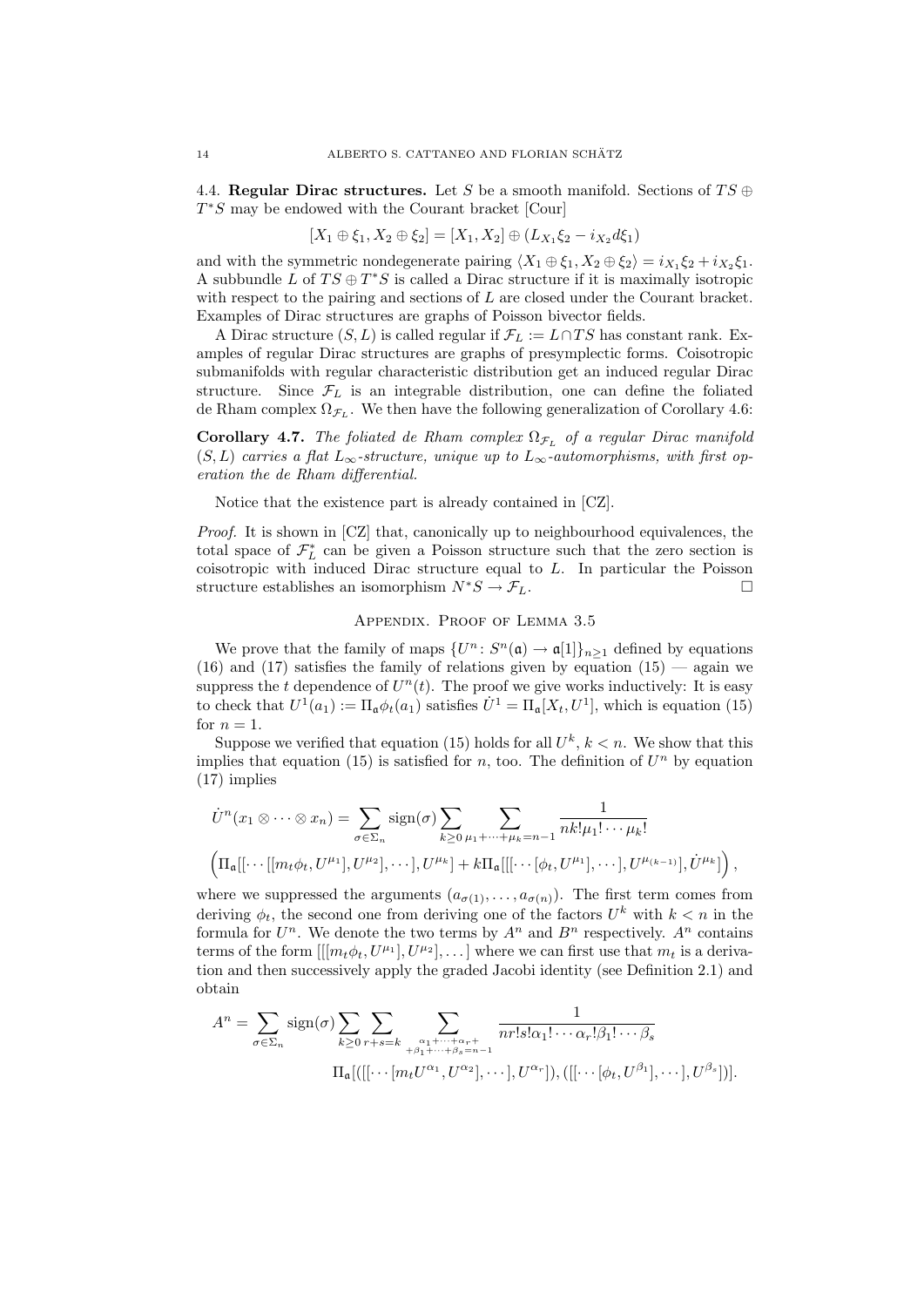Next we apply equation (2) which leads to

$$
A^{n} = \Bigg(\sum_{\sigma \in \Sigma_{n}} \operatorname{sign}(\sigma) \sum_{k \geq 0} \sum_{r+s=k} \sum_{\substack{\alpha_{1} + \cdots + \alpha_{r} + \\ \beta_{1} + \cdots + \beta_{s} = n-1}} \frac{1}{nr!s! \alpha_{1}! \cdots \alpha_{r}! \beta_{1}! \cdots \beta_{s}}
$$

$$
D_{m_{t}}^{r+1}(U^{\alpha_{1}} \otimes \cdots \otimes U^{\alpha_{r}} \otimes \Pi_{\mathfrak{a}}[[\cdots[\phi_{t}, U^{\beta_{1}}], \cdots], U^{\beta_{s}}]\Bigg) +
$$

$$
-\Bigg(\sum_{\sigma \in \Sigma_{n}} \operatorname{sign}(\sigma) \sum_{k \geq 0} \sum_{r+s=k} \sum_{\substack{\alpha_{1} + \cdots + \alpha_{r} + \\ \beta_{1} + \cdots + \beta_{s} = n-1}} \frac{1}{nr!s! \alpha_{1}! \cdots \alpha_{r}! \beta_{1}! \cdots \beta_{s}}
$$

$$
\Pi_{\mathfrak{a}}[([[\cdots[\phi_{t}, U^{\alpha_{1}}], \cdots], U^{\alpha_{r}}]), \Pi_{\mathfrak{a}}([[ \cdots [m_{t}U^{\beta_{1}}, U^{\beta_{2}}], \cdots], U^{\beta_{s}}])]\Bigg).
$$

We claim that the following two identities hold: the first is

$$
\sum_{\sigma \in \Sigma_n} sign(\sigma) \sum_{k \ge 0} \sum_{\mu_1 + \dots + \mu_k = n-1} \frac{1}{n(k-1)! \mu_1! \dots \mu_k!}
$$
  
\n
$$
\Pi_a[[[\dots [\phi_t, U^{\mu_1}], \dots], U^{\mu_{(k-1)}}] U^{\mu_k}]) =
$$
  
\n
$$
= \sum_{\sigma \in \Sigma_n} sign(\sigma) \sum_{k \ge 0} \sum_{r+s=k} \sum_{\substack{\alpha_1 + \dots + \alpha_r + \dots + \alpha_r = n-1 \\ \beta_1 + \dots + \beta_s = n-1}} \frac{1}{nr! s! \alpha_1! \dots \alpha_r! \beta_1! \dots \beta_s}
$$
  
\n
$$
\Pi_a[([[\dots [\phi_t, U^{\alpha_1}], \dots], U^{\alpha_r}]), \Pi_a([[\dots [m_t U^{\beta_1}, U^{\beta_2}], \dots], U^{\beta_s}])],
$$

which means that  $B<sup>n</sup>$  cancels with the second term in the expression for  $A<sup>n</sup>$  given above; the second is

$$
\left(\sum_{\sigma\in\Sigma_n} \operatorname{sign}(\sigma) \sum_{k\geq 0} \sum_{r+s=k} \sum_{\substack{\alpha_1+\cdots+\alpha_r+\atop{\beta_1+\cdots+\beta_s=n-1}}}\frac{1}{nr!s!\alpha_1!\cdots\alpha_r!\beta_1!\cdots\beta_s}
$$

$$
\left(D_{m_t}^{r+1}(U^{\alpha_1}\otimes\cdots\otimes U^{\alpha_r}\otimes\Pi_{\mathfrak{a}}[[\cdots[\phi_t,U^{\beta_1}],\cdots],U^{\beta_s}])\right)\right)
$$

$$
=\sum_{\sigma\in\Sigma_n} \operatorname{sign}(\sigma) \sum_{k\geq 0} \sum_{l_1+\cdots+l_k=n} \frac{1}{k!l_1!\cdots l_k!} D_{m_t}^k(U^{l_1}\otimes\cdots\otimes U^{l_k})
$$

which means that the first term in the expression for  $A<sup>n</sup>$  is equal to the expression from equation (15) which we would like to obtain.

The first identity is straightforward to check: By the induction hypothesis, equation (15) is satisfied for  $k < n$ , so we can plug in the expression for  $\dot{U}^{\mu_k}$  on the left hand side of the identity. This immediately leads to the expression on the right hand side.

To prove the second identity, we first use the recursive definition of  $U<sup>n</sup>$  (see formula (17)) on the left hand side of the identity to arrange the terms of the form  $\Pi_{\mathfrak{a}}[[\cdots[\phi_t, U^{\beta_1}], \cdots], U^{\beta_s}]$  into some  $U^{\beta}$ . We arrive at

$$
(20)
$$

$$
\sum_{\sigma \in \Sigma_n} sign(\sigma) \sum_{r \geq 0} \sum_{\alpha_1 + \dots + \alpha_r = n} \frac{1}{n(r-1)!(\alpha_1 - 1)!\alpha_2! \cdots \alpha_r!} D_{m_t}^r(U^{\alpha_1} \otimes \dots \otimes U^{\alpha_r}).
$$